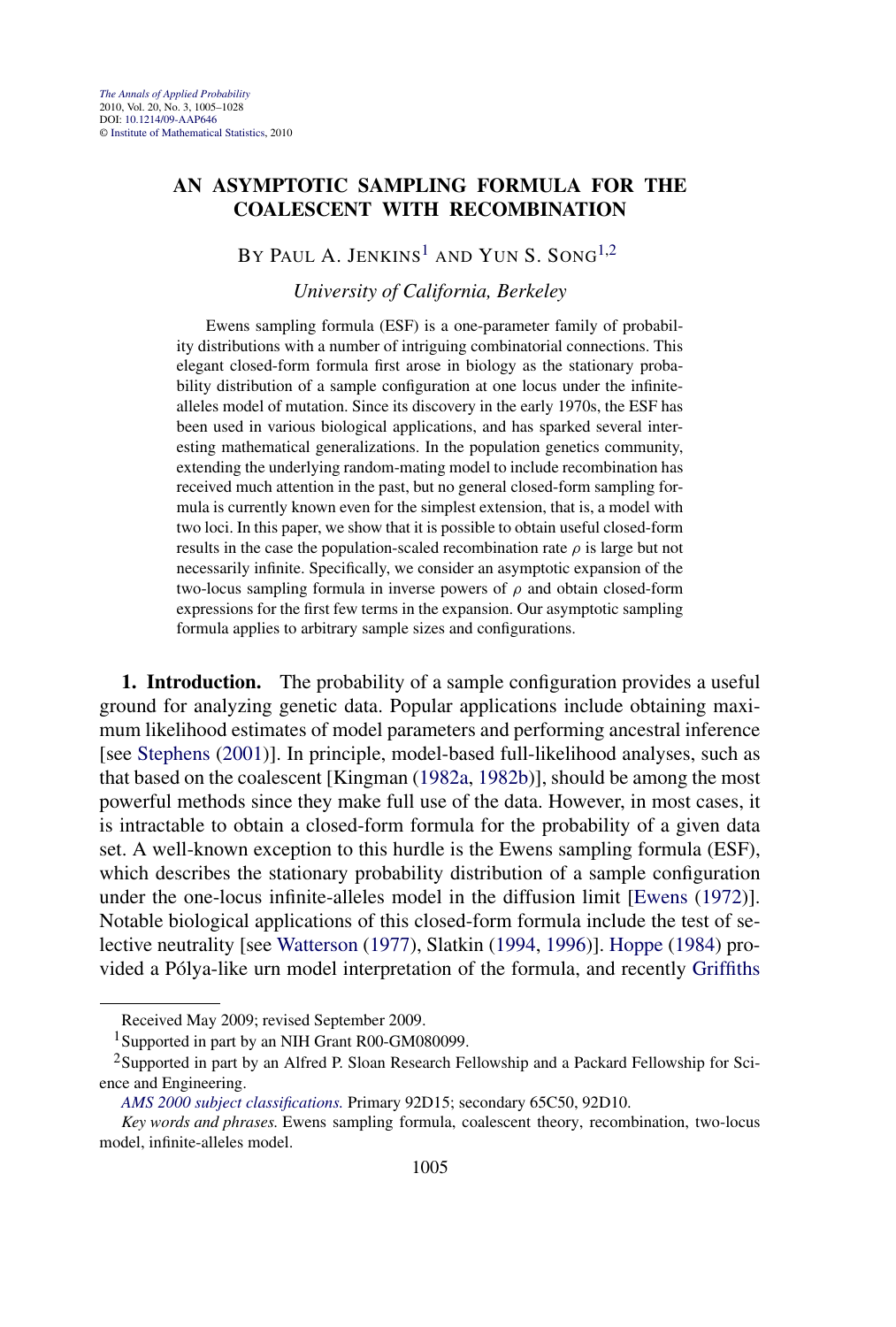[and Lessard](#page-22-0) [\(2005\)](#page-22-0) provided a new combinatorial proof of the ESF and extended the framework to obtain new results for the case with a variable population size. We refer the reader to the latter paper for a nice summary of previous works related to the ESF. Note that the ESF also arises in several interesting contexts outside biology, including random partition structures and Bayesian statistics; see [Arratia,](#page-22-0) [Barbour and Tavaré](#page-22-0) [\(2003\)](#page-22-0) for examples of intricate combinatorial connections. The ESF is a special case of the two-parameter sampling formula constructed by Pitman [\(1992,](#page-22-0) [1995\)](#page-23-0) for exchangeable random partitions.

[Golding](#page-22-0) [\(1984\)](#page-22-0) considered generalizing the infinite-alleles model to include recombination and constructed a recursion relation satisfied by the two-locus sampling probability distribution at stationarity in the diffusion limit. [Ethier and Grif](#page-22-0)[fiths](#page-22-0) [\(1990\)](#page-22-0) later undertook a more mathematical analysis of the two-locus model and provided several interesting results. However, to date, a general closed-form formula for the two-locus sampling distribution remains unknown. Indeed, it is widely recognized that recombination adds a formidably challenging layer of complexity to population genetics analysis. Because obtaining exact analytic results in the presence of recombination is difficult, recent research has focused on developing sophisticated and computationally-intensive Monte Carlo techniques. Examples of such techniques applied to the coalescent include Monte Carlo simulations [see Hudson [\(1985,](#page-22-0) [2001\)](#page-22-0)], importance sampling [see [Griffiths and Marjo](#page-22-0)[ram](#page-22-0) [\(1996\)](#page-22-0), [Stephens and Donnelly](#page-23-0) [\(2000\)](#page-23-0), [Fearnhead and Donnelly](#page-22-0) [\(2001\)](#page-22-0), De Iorio and Griffiths [\(2004a,](#page-22-0) [2004b\)](#page-22-0), [Griffiths, Jenkins and Song](#page-22-0) [\(2008\)](#page-22-0)] and Markov chain Monte Carlo methods [see [Kuhner, Yamato and Felsenstein](#page-22-0) [\(2000\)](#page-22-0), [Nielsen](#page-22-0) [\(2000\)](#page-22-0), [Wang and Rannala](#page-23-0) [\(2008\)](#page-23-0)].

Being the simplest model with recombination, the two-locus case has been extensively studied in the past [\[Griffiths](#page-22-0) [\(1981\)](#page-22-0), [Golding](#page-22-0) [\(1984\)](#page-22-0), [Hudson](#page-22-0) [\(1985\)](#page-22-0), [Ethier and Griffiths](#page-22-0) [\(1990\)](#page-22-0), [Griffiths](#page-22-0) [\(1991\)](#page-22-0)] and a renewed wave of interest was recently sparked by [Hudson](#page-22-0) [\(2001\)](#page-22-0), who proposed a composite likelihood method which uses two-locus sampling probabilities as building blocks. LDhat, a widelyused software package for estimating recombination rates, is based on this composite likelihood approach, and it has been used to produce a fine-scale map of recombination rate variation in the human genome [\[McVean et al.](#page-22-0) [\(2004\)](#page-22-0), [Myers](#page-22-0) [et al.](#page-22-0) [\(2005\)](#page-22-0)]. LDhat assumes a symmetric diallelic recurrent mutation model at each locus and relies on the importance sampling scheme proposed by [Fearnhead](#page-22-0) [and Donnelly](#page-22-0) [\(2001\)](#page-22-0) for the coalescent with recombination, to generate exhaustive lookup tables containing two-locus probabilities for all inequivalent sample configurations and a range of relevant parameter values. This process of generating exhaustive lookup tables is very computationally expensive. A fast and accurate method of estimating two-locus probabilities would be of practical value.

In this paper, we revisit the tantalizing open question of whether a closed-form sampling formula can be found for the coalescent with recombination. We show that, at least for the two-locus infinite-alleles model with the population-scaled recombination rate  $\rho$  large but not necessarily infinite, it is possible to obtain useful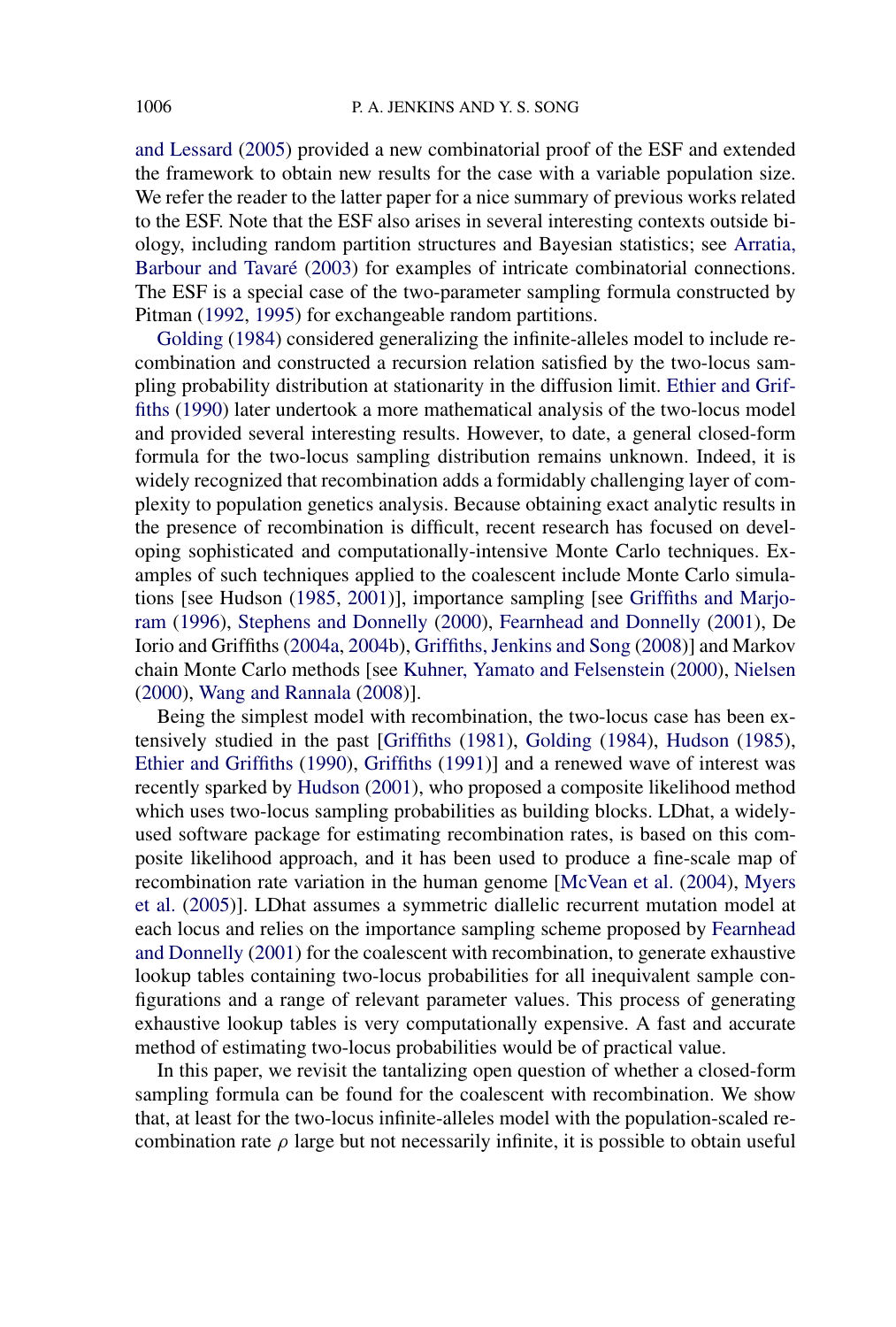closed-form analytic results. Note that the aforementioned Monte Carlo methods generally become less efficient as  $\rho$  increases. Those methods involve sampling a large collection of genealogical histories consistent with the observed sample configuration, and, when  $\rho$  is large, the sampled genealogies tend to be very complicated; they typically contain many recombination events, and it may take a long time for every locus to reach a most recent common ancestor. However, contrary to this increased complexity in the standard coalescent, we actually expect the evolutionary dynamics to be easier to describe for large  $\rho$ , since the loci under consideration would then be less dependent. Hence, it seems reasonable to conjecture that there may exist a stochastic process simpler than the standard coalescent with recombination that describes the relevant degrees of freedom in the large *ρ* limit. We believe that our sampling formula may provide some hints as to what that dual process should be.

The work discussed here generalizes previous results [\[Golding](#page-22-0) [\(1984\)](#page-22-0), [Ethier](#page-22-0) [and Griffiths](#page-22-0) [\(1990\)](#page-22-0)] for  $\rho = \infty$ , in which case the loci become independent and the two-locus sampling distribution is given by a product of one-locus ESFs. Our main results can be summarized as follows.

*Main results*. Consider the diffusion limit of the two-locus infinite-alleles model with population-scaled mutation rates  $\theta_A$  and  $\theta_B$  at the two loci. For a sample configuration **n** (defined later in the text), we use  $q(\mathbf{n} | \theta_A, \theta_B, \rho)$  to denote the probability of observing **n** given the parameters  $\theta_A$ ,  $\theta_B$  and  $\rho$ . For an arbitrary **n**, our goal is to find an asymptotic expansion of  $q(\mathbf{n} | \theta_A, \theta_B, \rho)$  in inverse powers of  $\rho$ , that is, for large values of the recombination rate  $\rho$ , our goal is to find

$$
q(\mathbf{n} | \theta_A, \theta_B, \rho) = q_0(\mathbf{n} | \theta_A, \theta_B) + \frac{q_1(\mathbf{n} | \theta_A, \theta_B)}{\rho} + \frac{q_2(\mathbf{n} | \theta_A, \theta_B)}{\rho^2} + O\left(\frac{1}{\rho^3}\right),
$$

where  $q_0, q_1$ , and  $q_2$  are independent of  $\rho$ . As mentioned before,  $q_0(\mathbf{n} | \theta_A, \theta_B)$ is given by a product of one-locus ESFs. In this paper, we derive a closed-form formula for the first-order term  $q_1(\mathbf{n} \mid \theta_A, \theta_B)$ . Further, we show that the secondorder term  $q_2$ (**n** |  $\theta_A$ ,  $\theta_B$ ) can be decomposed into two parts, one for which we obtain a closed-form formula and the other that satisfies a simple strict recursion. The latter can be easily evaluated using dynamic programming. Details of these results are described in Section [3.](#page-6-0) In a similar vein, in Section [4,](#page-9-0) we obtain a simple asymptotic formula for the joint probability distribution of the number of alleles observed at the two loci.

We remark that our work has practical value in genetic analysis. While this paper was under review, we applied the technique developed here to obtain analogous results for an arbitrary finite-alleles recurrent mutation model. See [Jenkins](#page-22-0) [and Song](#page-22-0) [\(2009\)](#page-22-0) for details. In that paper, we performed an extensive assessment of the accuracy of our results for a particular finite-alleles model of mutation, and showed that they may be accurate even for moderate values of  $\rho$ , including a range that is of biological interest. The accuracy (not discussed here) of our results for the infinite-alleles model is very similar to that finite-alleles case.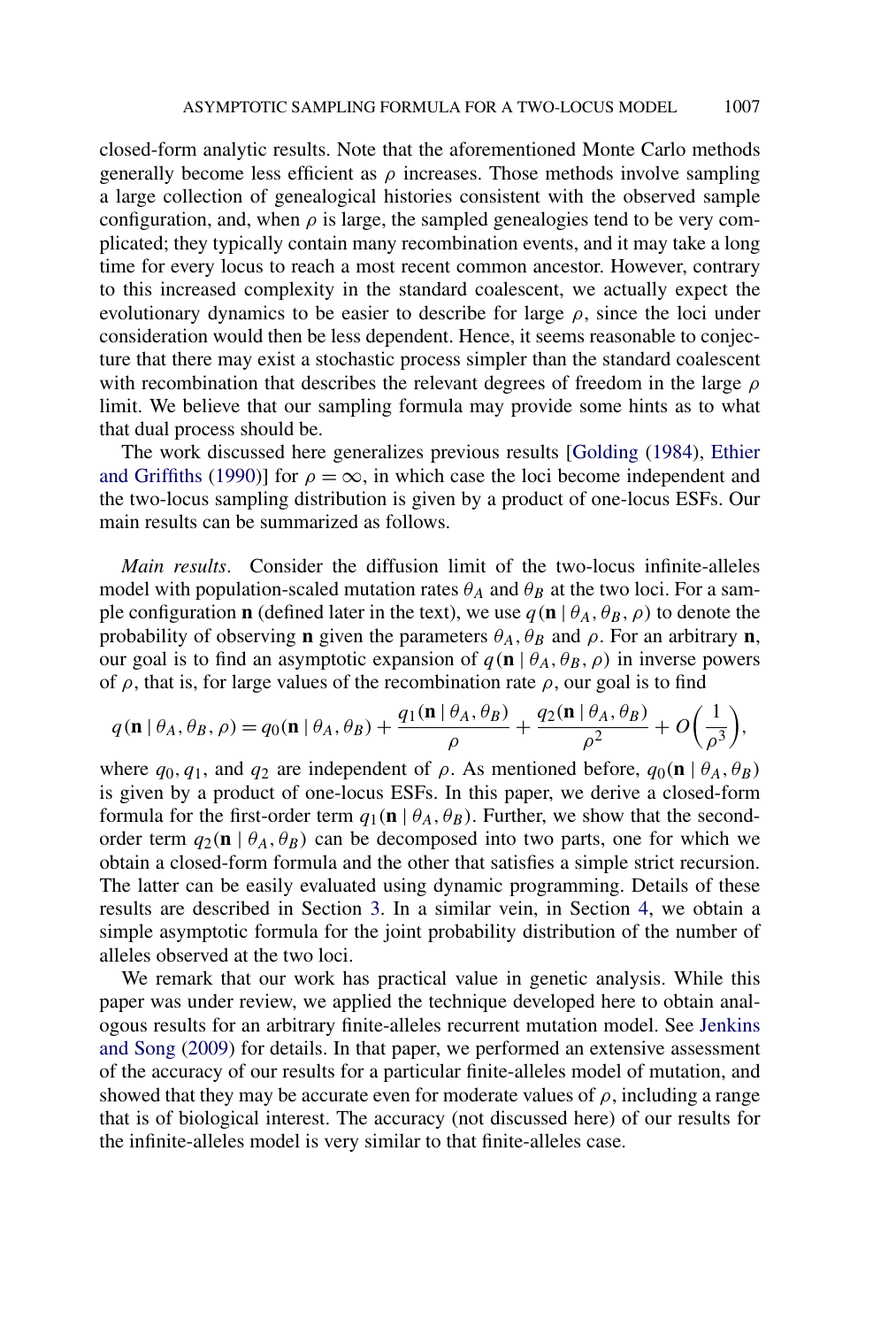<span id="page-3-0"></span>**2. Preliminaries.** In this section, we review the ESF for the one-locus infinite-alleles model, as well as Golding's [\(1984\)](#page-22-0) recursion relation for the twolocus generalization. Our notational convention generally follows that of [Ethier](#page-22-0) [and Griffiths](#page-22-0) [\(1990\)](#page-22-0).

Given a positive integer  $k$ ,  $[k]$  denotes the  $k$ -set  $\{1, \ldots, k\}$ . For a nonnegative real number *x* and a positive integer *n*,  $(x)_n := x(x+1)\cdots(x+n-1)$  denotes the *n*th ascending factorial of *x*. We use **0** to denote either a vector or a matrix of all zeroes; it will be clear from context which is intended. Throughout, we consider the diffusion limit of a neutral haploid exchangeable model of random mating with constant population size 2*N*. We refer to the haploid individuals in the population as gametes.

2.1. *Ewens sampling formula for the one-locus model*. In the one-locus model, a sample configuration is denoted by a vector of multiplicities  $\mathbf{n} =$  $(n_1, \ldots, n_K)$ , where  $n_i$  denotes the number of gametes with allele *i* at the locus and *K* denotes the total number of distinct allelic types observed. We use *n* to denote  $\sum_{i=1}^{K} n_i$ , the total sample size. Under the infinite-alleles model, any two gametes can be compared to determine whether or not they have the same allele, but it is not possible to determine how the alleles are related when they are different. Therefore, allelic label is arbitrary. The probability of a mutation event at the locus per gamete per generation is denoted by *u*. In the diffusion limit,  $N \to \infty$ and  $u \rightarrow 0$  with the population-scaled mutation rate  $\theta = 4Nu$  held fixed. Each mutation gives rise to a new allele that has never been seen before in the population. For the one-locus model just described, [Ewens](#page-22-0) [\(1972\)](#page-22-0) obtained the following result.

PROPOSITION 2.1 (Ewens). *At stationarity in the diffusion limit of the onelocus infinite-alleles model with the scaled mutation parameter θ*, *the probability of an unordered sample configuration*  $\mathbf{n} = (n_1, \ldots, n_K)$  *is given by* 

(2.1) 
$$
p(\mathbf{n} | \theta) = \frac{n!}{n_1 \cdots n_K} \frac{1}{\alpha_1! \cdots \alpha_n!} \frac{\theta^K}{(\theta)_n},
$$

*where*  $\alpha_i$  *denotes the number of allele types represented <i>i times, that is,*  $\alpha_i := |\{k|$  $n_k = i$ .

Let  $\mathcal{A}_n$  denote an *ordered* configuration of *n* sequentially sampled gametes such that the corresponding unordered configuration is given by **n**. By exchangeability, the probability of  $\mathcal{A}_n$  is invariant under all permutations of the sampling order. Hence, we can write this probability of an ordered sample as  $q(\mathbf{n})$  without ambiguity. It is given by

$$
(2.2) \qquad q(\mathbf{n} \mid \theta) = p(\mathbf{n} \mid \theta) \left[ \frac{n!}{\prod_{i=1}^{K} n_i!} \frac{1}{\alpha_1! \cdots \alpha_n!} \right]^{-1} = \left[ \prod_{i=1}^{K} (n_i - 1)! \right] \frac{\theta^K}{(\theta)_n},
$$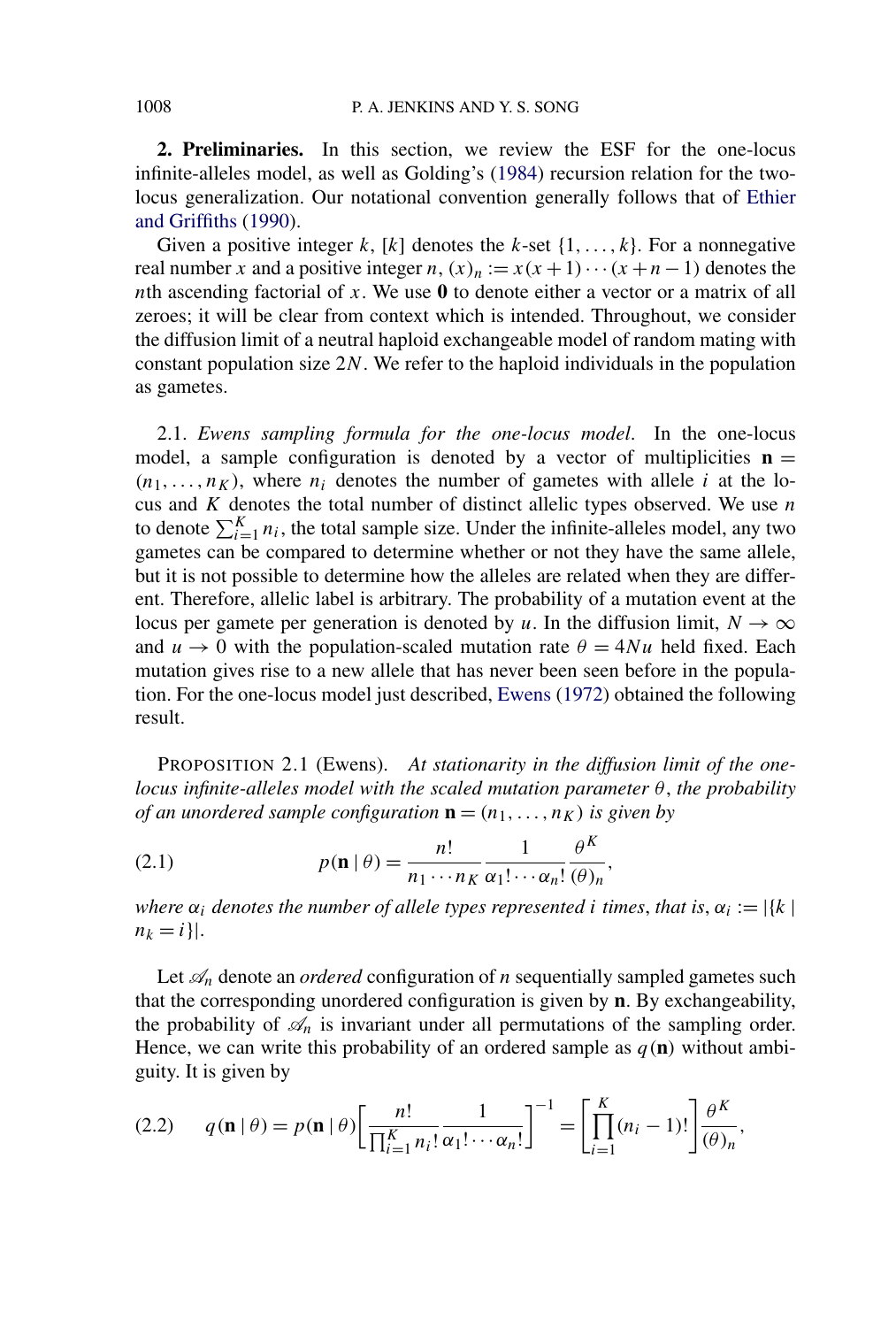<span id="page-4-0"></span>which follows from the fact that there are  $\frac{n!}{\prod_{i=1}^{K} n_i!} \frac{1}{\alpha_1! \cdots \alpha_n!}$  orderings corresponding to **n** [\[Hoppe](#page-22-0) [\(1984\)](#page-22-0)]. To understand what we mean by ordered and unordered sampling configurations, it is helpful to relate the Ewens sampling formula to the theory of random partitions. If the gametes are labeled in order of appearance by 1*,...,n*, then the resulting sample configuration defines a random partition of [*n*], with gametes belonging to the same block if and only if they have the same allele. The quantity  $q(\mathbf{n} | \theta)$  is then the probability of a *particular* partition of [*n*] whose block sizes are given by the entries in **n**, while the quantity  $p(\mathbf{n} | \theta)$  is the probability of observing *any* partition of [*n*] with these block sizes. For example, if  $\mathbf{n} = (2, 1, 1)$ , then there are six partitions of [4] with these block sizes, and so  $p(\mathbf{n} \mid \theta) = 6q(\mathbf{n} \mid \theta)$ . It is often more convenient to work with an ordered sample than with an unordered sample. In this paper, we will work with the former; that is, we will work with  $q(\mathbf{n} | \theta)$  rather than  $p(\mathbf{n} | \theta)$ .

In the coalescent process going backward in time, at each event a lineage is lost either by coalescence or mutation. By consideration of the most recent event back in time, one can show that  $q(\mathbf{n} | \theta)$  satisfies

(2.3)  

$$
n(n-1+\theta)q(\mathbf{n}|\theta) = \sum_{i=1}^{K} n_i(n_i-1)q(\mathbf{n}-\mathbf{e}_i|\theta)
$$

$$
+\theta \sum_{i=1}^{K} \delta_{n_i,1}q(\mathbf{n}-\mathbf{e}_i|\theta),
$$

where  $\delta_{n_i,1}$  is the Kronecker delta and  $e_i$  is a unit vector with the *i*th entry equal to one and all other entries equal to zero. The boundary condition is  $q(\mathbf{e}_i | \theta) = 1$  for all  $i \in [K]$ , and  $q(\mathbf{n} | \theta)$  is defined to be zero if **n** contains any negative component. It can be easily verified that the formula of  $q(\mathbf{n} | \theta)$  shown in [\(2.2\)](#page-3-0) satisfies the recursion (2.3).

[Ewens](#page-22-0) [\(1972\)](#page-22-0) also obtained the following result regarding the number of allelic types.

PROPOSITION 2.2 (Ewens). Let  $K_n$  denote the number of distinct allelic types *observed in a sample of size n*. *Then*

(2.4) 
$$
\mathbb{P}(K_n = k \mid \theta) = \frac{s(n, k)\theta^k}{(\theta)_n},
$$

*where*  $s(n, k)$  *are the unsigned Stirling numbers of the first kind. Note that*  $(\theta)_n =$  $s(n, 1)\theta + s(n, 2)\theta^2 + \cdots + s(n, n)\theta^n$ .

It follows from [\(2.1\)](#page-3-0) and (2.4) that  $K_n$  is a sufficient statistic for  $\theta$ .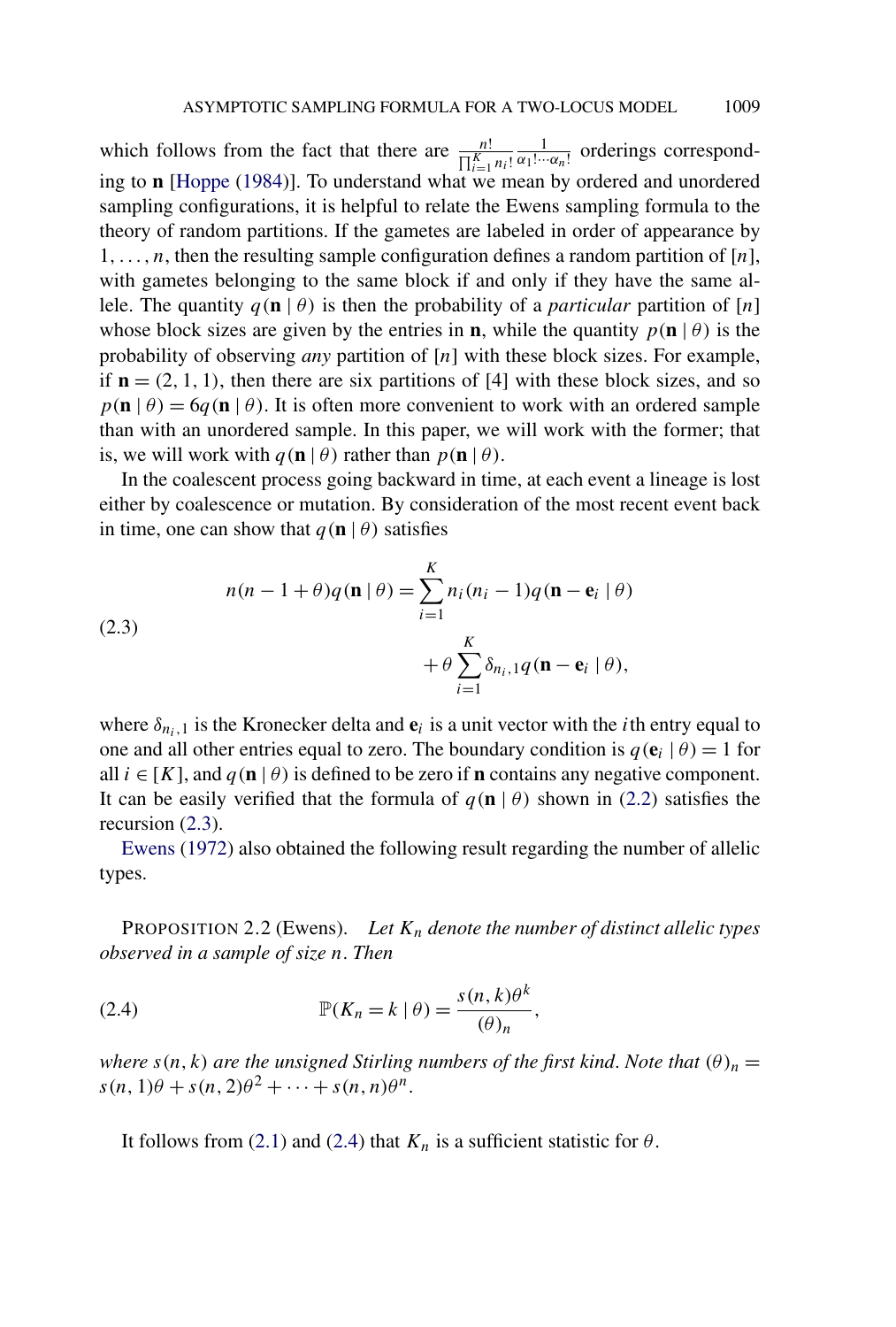2.2. *Golding's recursion for the two-locus case*. Golding [\(1984\)](#page-22-0) first generalized the one-locus recursion [\(2.3\)](#page-4-0) to two loci, and [Ethier and Griffiths](#page-22-0) [\(1990\)](#page-22-0) later undertook a more mathematical study of the model. We denote the two loci by *A* and *B*, and use  $\theta_A$  and  $\theta_B$  to denote the respective population-scaled mutation rates. We use *K* and *L* to denote the number of distinct allelic types observed at locus *A* and locus *B*, respectively. The population-scaled recombination rate is denoted by  $\rho = 4Nr$ , where *r* is the probability of a recombination event between the two loci per gamete per generation. A key observation is that to obtain a closed system of equations, the type space must be extended to allow some gametes to be specified only at one of the two loci.

DEFINITION 2.1 (Extended sample configuration for two loci). The two-locus sample configuration is denoted by  $\mathbf{n} = (\mathbf{a}, \mathbf{b}, \mathbf{c})$ , where  $\mathbf{a} = (a_1, \dots, a_K)$  with  $a_i$ being the number of gametes with allele *i* at locus *A* and unspecified alleles at locus *B*, **b** =  $(b_1, \ldots, b_L)$  with  $b_j$  being the number of gametes with unspecified alleles at locus *A* and allele *j* at locus *B*, and  $\mathbf{c} = (c_{ij})$  is a  $K \times L$  matrix with  $c_{ij}$ being the multiplicity of gametes with allele *i* at locus *A* and allele *j* at locus *B*. Further, we define

$$
a = \sum_{i=1}^{K} a_i, \qquad c_i = \sum_{j=1}^{L} c_{ij}, \qquad c = \sum_{i=1}^{K} \sum_{j=1}^{L} c_{ij},
$$
  

$$
b = \sum_{j=1}^{L} b_j, \qquad c_{\cdot j} = \sum_{i=1}^{K} c_{ij}, \qquad n = a + b + c.
$$

We use  $q(\mathbf{a}, \mathbf{b}, \mathbf{c})$  to denote the sampling probability of an ordered sample with configuration *(***a***,* **b***,* **c***)*. For ease of notation, we do not show the dependence on parameters. For  $0 \le \rho < \infty$ , Golding's [\(1984\)](#page-22-0) recursion for  $q(\mathbf{a}, \mathbf{b}, \mathbf{c})$  takes the following form:

$$
[n(n-1) + \theta_A(a+c) + \theta_B(b+c) + \rho c]q(\mathbf{a}, \mathbf{b}, \mathbf{c})
$$
  
\n
$$
= \sum_{i=1}^{K} a_i (a_i - 1 + 2c_i) q(\mathbf{a} - \mathbf{e}_i, \mathbf{b}, \mathbf{c})
$$
  
\n
$$
+ \sum_{j=1}^{L} b_j (b_j - 1 + 2c_j) q(\mathbf{a}, \mathbf{b} - \mathbf{e}_j, \mathbf{c})
$$
  
\n
$$
+ \sum_{i=1}^{K} \sum_{j=1}^{L} [c_{ij} (c_{ij} - 1) q(\mathbf{a}, \mathbf{b}, \mathbf{c} - \mathbf{e}_{ij})
$$
  
\n(2.5) 
$$
+ 2a_i b_j q(\mathbf{a} - \mathbf{e}_i, \mathbf{b} - \mathbf{e}_j, \mathbf{c} + \mathbf{e}_{ij})]
$$

<span id="page-5-0"></span>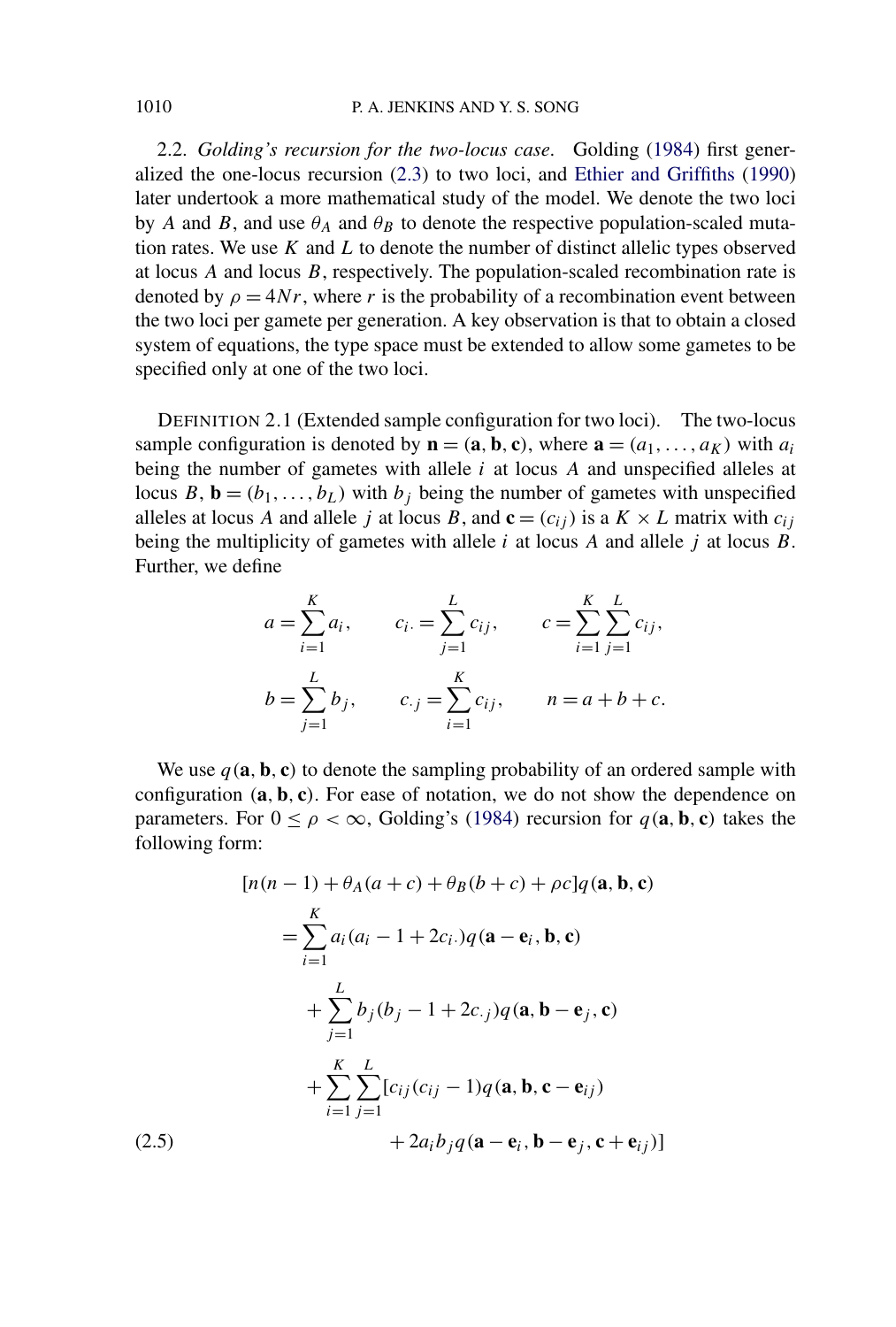<span id="page-6-0"></span>
$$
+ \theta_A \sum_{i=1}^{K} \left[ \sum_{j=1}^{L} \delta_{a_i+c_{i,1}} \delta_{c_{ij,1}} q(\mathbf{a}, \mathbf{b} + \mathbf{e}_j, \mathbf{c} - \mathbf{e}_{ij})
$$
  
+  $\delta_{a_i,1} \delta_{c_i,0} q(\mathbf{a} - \mathbf{e}_i, \mathbf{b}, \mathbf{c}) \right]$   
+  $\theta_B \sum_{j=1}^{L} \left[ \sum_{i=1}^{K} \delta_{b_j+c_{j,1}} \delta_{c_{ij,1}} q(\mathbf{a} + \mathbf{e}_i, \mathbf{b}, \mathbf{c} - \mathbf{e}_{ij})$   
+  $\delta_{b_j,1} \delta_{c,j,0} q(\mathbf{a}, \mathbf{b} - \mathbf{e}_j, \mathbf{c}) \right]$   
+  $\rho \sum_{i=1}^{K} \sum_{j=1}^{L} c_{ij} q(\mathbf{a} + \mathbf{e}_i, \mathbf{b} + \mathbf{e}_j, \mathbf{c} - \mathbf{e}_{ij}).$ 

Relevant boundary conditions are  $q(\mathbf{e}_i, \mathbf{0}, \mathbf{0}) = q(\mathbf{0}, \mathbf{e}_i, \mathbf{0}) = 1$  for all  $i \in [K]$  and  $j \in [L]$ . For notational convenience, we deviate from [Ethier and Griffiths](#page-22-0) [\(1990\)](#page-22-0) and allow each summation to range over all allelic types. To be consistent, we define  $q(\mathbf{a}, \mathbf{b}, \mathbf{c}) = 0$  whenever any entry in **a**, **b** or **c** is negative.

For ease of discussion, we define the following terms.

DEFINITION 2.2 (Degree). The degree of  $q(\mathbf{a}, \mathbf{b}, \mathbf{c})$  is defined to be  $a+b+2c$ .

DEFINITION 2.3 (Strictly recursive). We say that a recursion relation is strictly recursive if it contains only a single term of the highest degree.

Except in the special case  $\rho = \infty$ , a closed-form solution for  $q(\mathbf{a}, \mathbf{b}, \mathbf{c})$  is not known. Notice that the terms  $q(\mathbf{a}-\mathbf{e}_i,\mathbf{b}-\mathbf{e}_i,\mathbf{c}+\mathbf{e}_{ii})$  and  $q(\mathbf{a}+\mathbf{e}_i,\mathbf{b}+\mathbf{e}_i,\mathbf{c}-\mathbf{e}_{ii})$ on the right-hand side of [\(2.5\)](#page-5-0) have the same degree as  $q(\mathbf{a}, \mathbf{b}, \mathbf{c})$  on the left-hand side. Therefore, [\(2.5\)](#page-5-0) is not strictly recursive. For each degree, we therefore need to solve a system of coupled equations, and this system grows very rapidly with *n*. For example, for a sample with  $a = 0, b = 0$  and  $c = 40$ , computing  $q(0, 0, c)$  requires solving a system of more than 20,000 coupled equations [\[Hudson](#page-22-0) [\(2001\)](#page-22-0)]; this is around the limit of sample sizes that can be handled in a reasonable time. In the following section, we revisit the problem of obtaining a closed-form formula for  $q$ (**a**, **b**, **c**) and obtain an asymptotic expansion for large  $\rho$ .

**3. An asymptotic sampling formula for the two-locus case.** For large *ρ*, our objective is to find an asymptotic expansion of the form

(3.1) 
$$
q(\mathbf{a}, \mathbf{b}, \mathbf{c}) = q_0(\mathbf{a}, \mathbf{b}, \mathbf{c}) + \frac{q_1(\mathbf{a}, \mathbf{b}, \mathbf{c})}{\rho} + \frac{q_2(\mathbf{a}, \mathbf{b}, \mathbf{c})}{\rho^2} + O\left(\frac{1}{\rho^3}\right),
$$

where  $q_0, q_1$  and  $q_2$  are independent of  $\rho$ . Our closed-form formulas will be expressed using the following notation.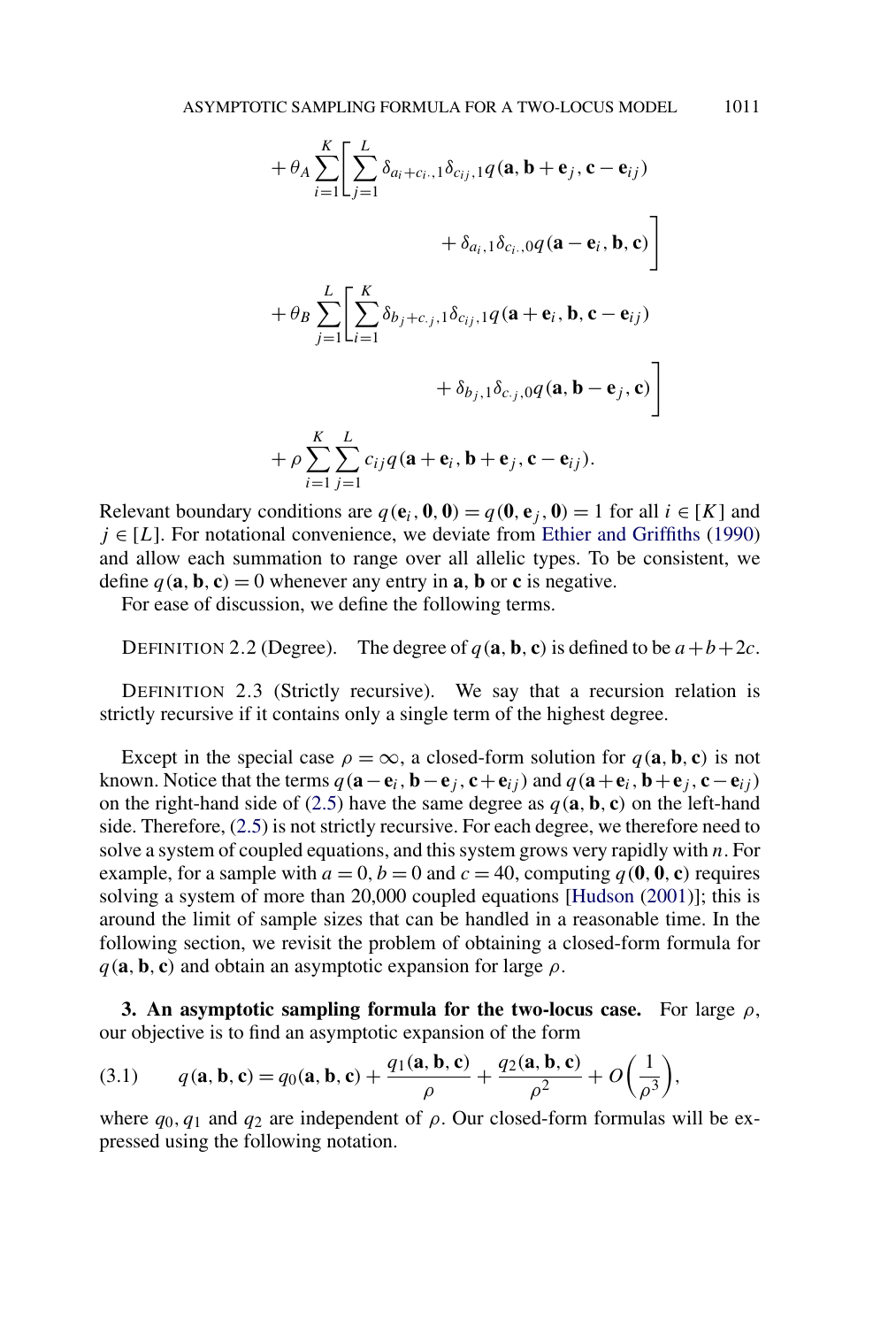DEFINITION 3.1. For a given multiplicity vector  $\mathbf{a} = (a_1, \ldots, a_k)$  with  $a =$  $\sum_{i=1}^{K} a_i$ , we define

(3.2) 
$$
q^{A}(\mathbf{a}) = \left[\prod_{i=1}^{K} (a_i - 1)!\right] \frac{\theta_A^{K}}{(\theta_A)_a}.
$$

Similarly, for a given multiplicity vector  $\mathbf{b} = (b_1, \ldots, b_L)$  with  $b = \sum_{i=1}^{L} b_i$ , we define

(3.3) 
$$
q^{B}(\mathbf{b}) = \left[\prod_{j=1}^{L} (b_j - 1)!\right] \frac{\theta_B^L}{(\theta_B)_b}.
$$

As discussed in Section [2.1,](#page-3-0)  $q^A$  (respectively,  $q^B$ ) gives the probability of an ordered sample taken from locus *A* (respectively, *B*).

DEFINITION 3.2 (Marginal configuration). We use  $\mathbf{c}_A = (c_i)_{i \in [K]}$  and  $\mathbf{c}_B =$  $(c, j)$ <sub>*i*∈[*L*]</sub> to denote the marginal sample configurations of **c** restricted to locus *A* and locus *B*, respectively.

The leading-order term  $q_0$ (**a**, **b**, **c**) is equal to  $q$ (**a**, **b**, **c**) when  $\rho = \infty$ , in which case the two loci are independent. Theorem 2.3 of [Ethier and Griffiths](#page-22-0) [\(1990\)](#page-22-0) states that  $q_0(\mathbf{0}, \mathbf{0}, \mathbf{c}) = q^A(\mathbf{c}_A)q^B(\mathbf{c}_B)$ . More generally, one can obtain the following result for the leading-order contribution.

PROPOSITION 3.1. *In the asymptotic expansion* [\(3.1\)](#page-6-0) *of the two-locus sampling formula*, *the zeroth-order term q*0*(***a***,* **b***,* **c***) is given by*

(3.4) 
$$
q_0(\mathbf{a}, \mathbf{b}, \mathbf{c}) = q^A(\mathbf{a} + \mathbf{c}_A)q^B(\mathbf{b} + \mathbf{c}_B).
$$

Although this result is intuitively obvious, in Section [5.1](#page-11-0) we provide a detailed new proof, since it well illustrates our general strategy. One of the main results of this paper is a closed-form formula for the next order term  $q_1$  (a, b, c). The case with  $c = 0$  admits a particularly simple solution.

LEMMA 3.1. *In the asymptotic expansion* [\(3.1\)](#page-6-0) *of the two-locus sampling formula*, *the first-order term satisfies*

$$
q_1(\mathbf{a}, \mathbf{b}, \mathbf{0}) = 0
$$

*for arbitrary* **a** *and* **b**.

That  $q_1(\mathbf{a}, \mathbf{b}, \mathbf{0})$  vanishes is not expected a priori. Below we shall see that  $q_2(\mathbf{a}, \mathbf{b}, \mathbf{0}) \neq 0$  in general. For an arbitrary configuration matrix **c** of nonnegative integers, we obtain the following closed-form formula for  $q_1(\mathbf{a}, \mathbf{b}, \mathbf{c})$ .

<span id="page-7-0"></span>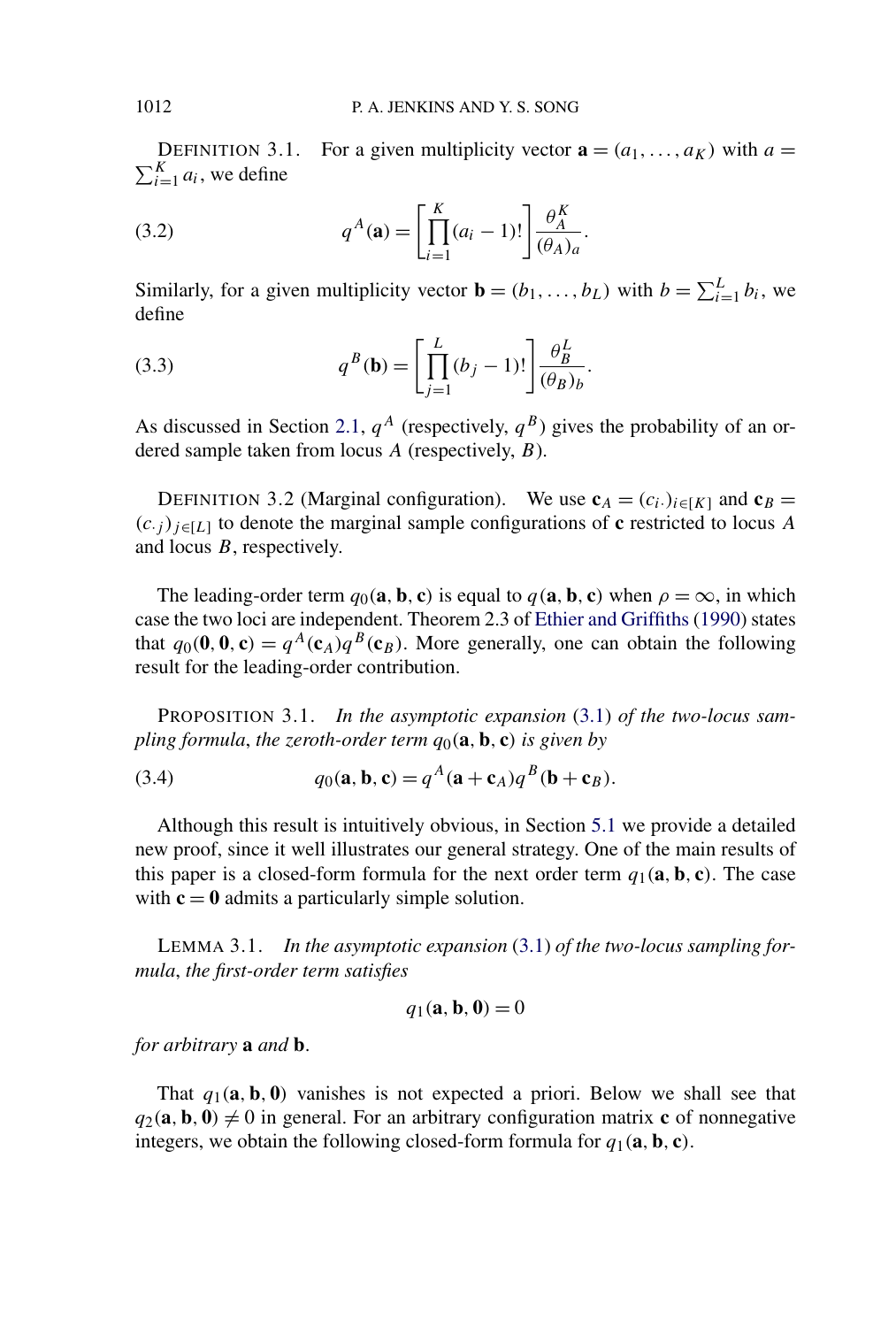<span id="page-8-0"></span>THEOREM 3.1. *In the asymptotic expansion* [\(3.1\)](#page-6-0) *of the two-locus sampling formula*, *the first-order term q*1*(***a***,* **b***,* **c***) is given by*

(5)  
\n
$$
q_1(\mathbf{a}, \mathbf{b}, \mathbf{c}) = \binom{c}{2} q^A (\mathbf{a} + \mathbf{c}_A) q^B (\mathbf{b} + \mathbf{c}_B)
$$
\n
$$
-q^B (\mathbf{b} + \mathbf{c}_B) \sum_{i=1}^K \binom{c_i}{2} q^A (\mathbf{a} + \mathbf{c}_A - \mathbf{e}_i)
$$
\n
$$
-q^A (\mathbf{a} + \mathbf{c}_A) \sum_{j=1}^L \binom{c_j}{2} q^B (\mathbf{b} + \mathbf{c}_B - \mathbf{e}_j)
$$
\n
$$
+ \sum_{i=1}^K \sum_{j=1}^L \binom{c_{ij}}{2} q^A (\mathbf{a} + \mathbf{c}_A - \mathbf{e}_i) q^B (\mathbf{b} + \mathbf{c}_B - \mathbf{e}_j)
$$

*for arbitrary configurations* **a***,* **b***,* **c** *of nonnegative integers*.

 $(3)$ 

Lemma [3.1](#page-7-0) is used in proving Theorem 3.1. A proof of Theorem 3.1 is provided in Section [5.2,](#page-12-0) while a proof of Lemma [3.1](#page-7-0) is given in Section [5.3.](#page-15-0) Note that the functional form of  $q_0(\mathbf{a}, \mathbf{b}, \mathbf{c})$  and  $q_1(\mathbf{a}, \mathbf{b}, \mathbf{c})$  in [\(3.4\)](#page-7-0) and (3.5) has no explicit dependence on mutation; that is, the dependence on mutation is completely absorbed into the marginal one-locus probabilities. It turns out that [\(3.4\)](#page-7-0) and (3.5) are *universal* in that they also apply to an arbitrary finite-alleles model of mutation, with  $q^A$  and  $q^B$  replaced with appropriate marginal one-locus probabilities for the assumed mutation model. See [Jenkins and Song](#page-22-0) [\(2009\)](#page-22-0) for details.

In principle, similar arguments can be used to find the  $(j + 1)$ th-order term given the *j* th, although a general expression does not seem to be easy to obtain. In Section [5.4,](#page-16-0) we provide a proof of the following result for  $q_2(\mathbf{a}, \mathbf{b}, \mathbf{c})$ .

THEOREM 3.2. *In the asymptotic expansion* [\(3.1\)](#page-6-0) *of the two-locus sampling formula, the second-order term*  $q_2$  (a, b, c) *is of the form* 

(3.6) 
$$
q_2(\mathbf{a}, \mathbf{b}, \mathbf{c}) = q_2(\mathbf{a} + \mathbf{c}_A, \mathbf{b} + \mathbf{c}_B, \mathbf{0}) + \sigma(\mathbf{a}, \mathbf{b}, \mathbf{c}),
$$

*where*  $\sigma(\mathbf{a}, \mathbf{b}, \mathbf{c})$  *is given by the analytic formula shown in the [Appendix](#page-20-0), and q*2*(***a***,* **b***,* **0***) satisfies the following strict recursion*:

$$
[a(a + \theta_{A} - 1) + b(b + \theta_{B} - 1)]q_{2}(\mathbf{a}, \mathbf{b}, \mathbf{0})
$$
\n
$$
= \sum_{i=1}^{K} a_{i}(a_{i} - 1)q_{2}(\mathbf{a} - \mathbf{e}_{i}, \mathbf{b}, \mathbf{0}) + \sum_{j=1}^{L} b_{j}(b_{j} - 1)q_{2}(\mathbf{a}, \mathbf{b} - \mathbf{e}_{j}, \mathbf{0})
$$
\n(3.7)\n
$$
+ \theta_{A} \sum_{i=1}^{K} \delta_{a_{i}, 1} q_{2}(\mathbf{a} - \mathbf{e}_{i}, \mathbf{b}, \mathbf{0}) + \theta_{B} \sum_{j=1}^{L} \delta_{b_{j}, 1} q_{2}(\mathbf{a}, \mathbf{b} - \mathbf{e}_{j}, \mathbf{0})
$$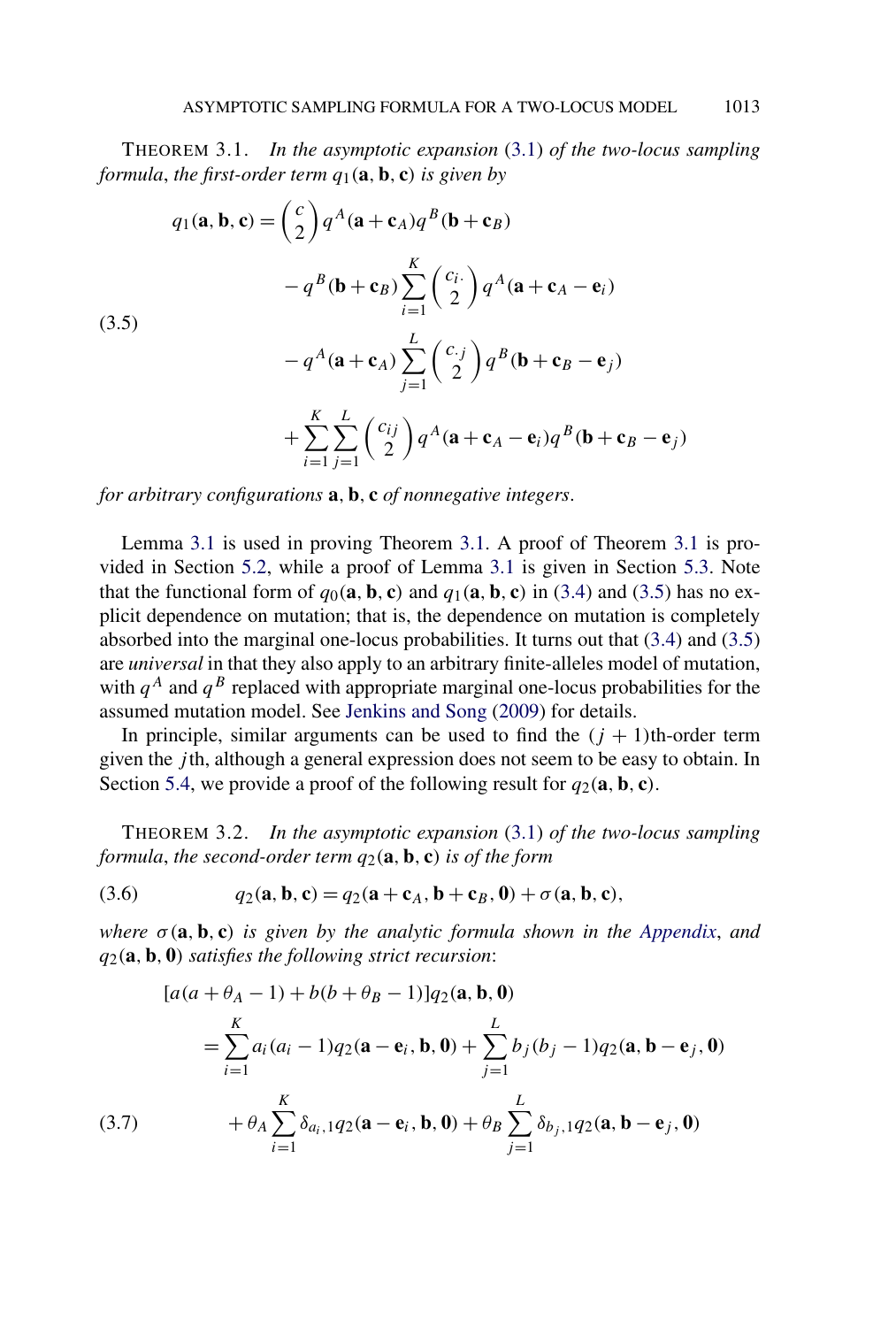$$
+4\left[a\theta_A - (\theta_A + a - 1)\sum_{i=1}^K \delta_{a_i,1}\right] \times \left[b\theta_B - (\theta_B + b - 1)\sum_{j=1}^L \delta_{b_j,1}\right] q^A(\mathbf{a}) q^B(\mathbf{b})
$$

with boundary conditions  $q_2(e_i, 0, 0) = q_2(0, e_i, 0) = 0$  for all  $i \in [K]$  and  $j \in$  $[L]$ .

In contrast to  $q_1(\mathbf{a}, \mathbf{b}, \mathbf{0})$  (cf. Lemma [3.1\)](#page-7-0), it turns out that  $q_2(\mathbf{a}, \mathbf{b}, \mathbf{0})$  does not vanish in general. We do not have an analytic solution for  $q_2(\mathbf{a}, \mathbf{b}, \mathbf{0})$ , but note that [\(3.7\)](#page-8-0) is strictly recursive and that it can be easily solved numerically using dynamic programming. Numerical study (not shown) suggests that the relative contribution of  $q_2(\mathbf{a}+\mathbf{c}_A, \mathbf{b}+\mathbf{c}_B, \mathbf{0})$  to  $q(\mathbf{a}, \mathbf{b}, \mathbf{c})$  is in most cases extremely small. [See [Jenkins](#page-22-0)] [and Song](#page-22-0) [\(2009\)](#page-22-0) for details.] Deriving an analytic expression for  $\sigma(\mathbf{a}, \mathbf{b}, \mathbf{c})$  in [\(3.6\)](#page-8-0) is a laborious task, as the long equation in the [Appendix](#page-20-0) suggests. We have written a computer program to verify numerically that our analytic result is correct.

**4. Joint distribution of the number of alleles at the two loci in a sample.** Following the same strategy as in the previous section, we can obtain the asymptotic behavior of the joint distribution of the number of alleles observed at the two loci in a sample. To make explicit the dependence of these numbers on the sample size, write the number of alleles at locus *A* as  $K_{a,b,c}$  and the number of alleles at locus *B* as  $L_{a,b,c}$ . [Ethier and Griffiths](#page-22-0) [\(1990\)](#page-22-0) proved that the probability  $p(a, b, c; k, l) := \mathbb{P}(K_{a,b,c} = k, L_{a,b,c} = l)$  satisfies the recursion

$$
[n(n-1) + \theta_A(a+c) + \theta_B(b+c) + \rho c]p(a, b, c; k, l)
$$
  
=  $a(a-1+2c)p(a-1, b, c; k, l) + b(b-1+2c)p(a, b-1, c; k, l)$   
+  $c(c-1)p(a, b, c-1; k, l) + 2abp(a-1, b-1, c+1; k, l)$   
(4.1)  $+ \theta_A[a p(a-1, b, c; k-1, l) + cp(a, b+1, c-1; k-1, l)]$   
+  $\theta_B[b p(a, b-1, c; k, l-1) + cp(a+1, b, c-1; k, l-1)]$   
+  $\rho c p(a+1, b+1, c-1; k, l)$ ,

where  $p(a, b, c; k, l) = 0$  if  $a < 0, b < 0, c < 0, k < 0, l < 0, a = b = c = 0$ , or  $k = l = 0$ . Equation (4.1) has a unique solution satisfying the initial conditions

$$
p(1, 0, 0; k, l) = \delta_{k,1}\delta_{l,0},
$$
  $p(0, 1, 0; k, l) = \delta_{k,0}\delta_{l,1}$ 

for  $k, l = 0, 1, ..., n$ .

As with Golding's recursion, equation (4.1) can be solved numerically, but quickly becomes computationally intractable with growing *n*. The only exception is the special case of  $\rho = \infty$ , for which the distribution is given by the product of [\(2.4\)](#page-4-0) for each locus. In what follows, we use the following notation in writing an asymptotic series for  $p(a, b, c; k, l)$ .

<span id="page-9-0"></span>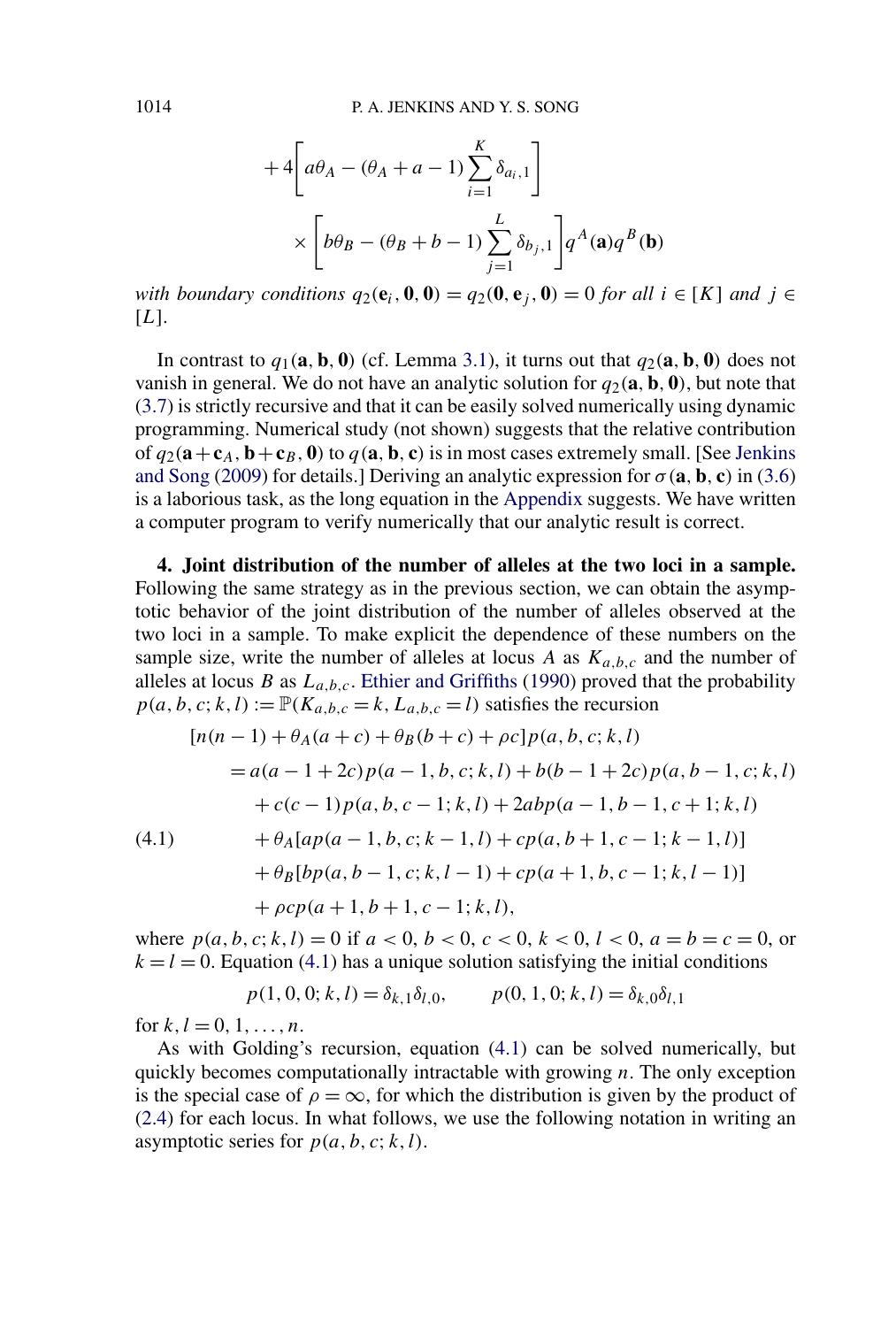<span id="page-10-0"></span>DEFINITION 4.1. For loci *A* and *B*, respectively, we define the analogues of [\(2.4\)](#page-4-0) as

(4.2) 
$$
p^{A}(a; k) = \frac{s(a, k)\theta^{k}_{A}}{(\theta_{A})_{a}}
$$

and

(4.3) 
$$
p^{B}(b; l) = \frac{s(b, l)\theta_B^l}{(\theta_B)_b},
$$

where  $s(a, k)$  and  $s(b, l)$  are the Stirling numbers of the first kind.

We pose the expansion

(4.4) 
$$
p(a, b, c; k, l) = p_0(a, b, c; k, l) + \frac{p_1(a, b, c; k, l)}{\rho} + O\left(\frac{1}{\rho^2}\right)
$$

for large *ρ*. Then, in Section [5.5,](#page-18-0) we prove the following result for the zeroth-order term.

PROPOSITION 4.1. *For an asymptotic expansion of the form* (4.4) *satisfying the recursion* [\(4.1\)](#page-9-0),  $p_0(a, b, c; k, l)$  *is given by* 

(4.5) 
$$
p_0(a, b, c; k, l) = p^A(a + c; k) p^B(b + c; l).
$$

Similar to Lemma [3.1,](#page-7-0) we obtain the following vanishing result for the firstorder term in the case of  $c = 0$ .

LEMMA 4.1. *For an asymptotic expansion of the form* (4.4) *satisfying the recursion* [\(4.1\)](#page-9-0), *we have*

$$
p_1(a, b, 0; k, l) = 0.
$$

Using this lemma, it is then possible to obtain the following result for an arbitrary *c*.

PROPOSITION 4.2. *For an asymptotic expansion of the form* (4.4) *satisfying the recursion* [\(4.1\)](#page-9-0),  $p_1(a, b, c; k, l)$  *is given by* 

(4.6)  

$$
p_1(a, b, c; k, l) = \frac{c(c - 1)}{2} [p^A(a + c; k) - p^A(a + c - 1; k)]
$$

$$
\times [p^B(b + c; l) - p^B(b + c - 1; l)].
$$

Proofs of Proposition 4.2 and Lemma 4.1 are provided in Sections [5.6](#page-19-0) and [5.7,](#page-19-0) respectively.

**5. Proofs of main results.** In what follows, we provide proofs of the results mentioned in the previous two sections.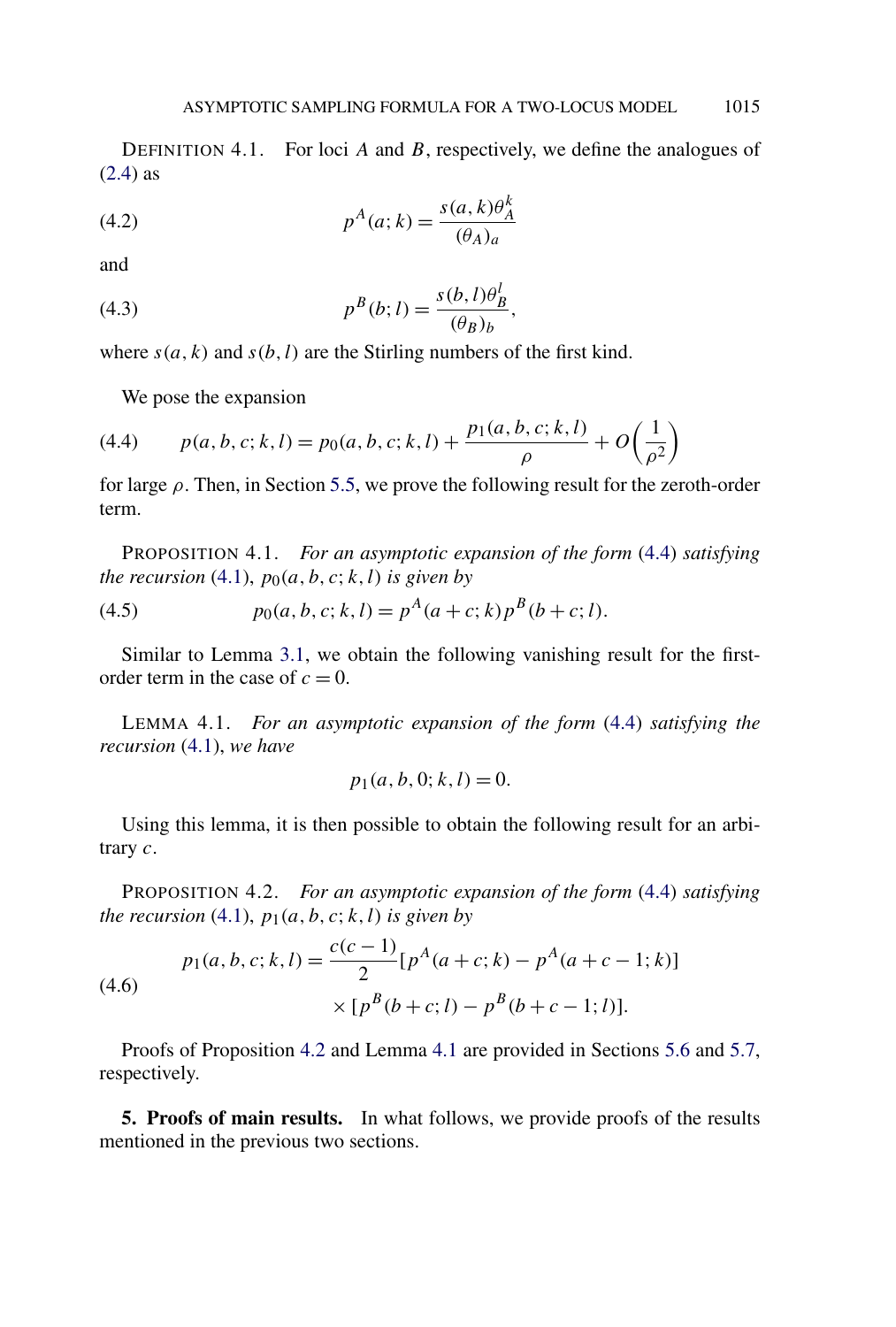<span id="page-11-0"></span>5.1. *Proof of Proposition* [3.1.](#page-7-0) First, assume *c >* 0. Substitute the expansion [\(3.1\)](#page-6-0) into Golding's recursion [\(2.5\)](#page-5-0), divide by  $\rho c$  and let  $\rho \to \infty$ . We are then left with

(5.1) 
$$
q_0(\mathbf{a}, \mathbf{b}, \mathbf{c}) = \sum_{i=1}^K \sum_{j=1}^L \frac{c_{ij}}{c} q_0(\mathbf{a} + \mathbf{e}_i, \mathbf{b} + \mathbf{e}_j, \mathbf{c} - \mathbf{e}_{ij}).
$$

Now, applying (5.1) repeatedly gives

$$
q_0(\mathbf{a}, \mathbf{b}, \mathbf{c}) = \sum_{\text{ordering } s} \frac{\prod_{(i,j) \in [K] \times [L]} c_{ij}!}{c!} q_0(\mathbf{a} + \mathbf{c}_A, \mathbf{b} + \mathbf{c}_B, \mathbf{0}),
$$

where the summation is over all distinct orderings of the *c* gametes with multiplicity  $\mathbf{c} = (c_{ij})$ . There are  $\frac{c!}{\prod_{(i,j)} c_{ij}!}$  such orderings and since the summand is independent of the ordering, we conclude

(5.2) 
$$
q_0(\mathbf{a}, \mathbf{b}, \mathbf{c}) = q_0(\mathbf{a} + \mathbf{c}_A, \mathbf{b} + \mathbf{c}_B, \mathbf{0}).
$$

Clearly,  $(5.2)$  also holds for  $c = 0$ . From a coalescent perspective, this equation tells us that any gamete with specified alleles (i.e., "carrying ancestral material") at both loci must undergo recombination instantaneously backward in time.

Now, by substituting the asymptotic expansion [\(3.1\)](#page-6-0) with  $\mathbf{c} = \mathbf{0}$  into Golding's recursion [\(2.5\)](#page-5-0) and letting  $\rho \to \infty$ , we obtain

(5.3)  
\n
$$
[n(n-1) + \theta_A a + \theta_B b]q_0(\mathbf{a}, \mathbf{b}, \mathbf{0})
$$
\n
$$
= \sum_{i=1}^K a_i (a_i - 1)q_0(\mathbf{a} - \mathbf{e}_i, \mathbf{b}, \mathbf{0}) + \sum_{j=1}^L b_j (b_j - 1)q_0(\mathbf{a}, \mathbf{b} - \mathbf{e}_j, \mathbf{0})
$$
\n
$$
+ 2 \sum_{i=1}^K \sum_{j=1}^L a_i b_j q_0(\mathbf{a} - \mathbf{e}_i, \mathbf{b} - \mathbf{e}_j, \mathbf{e}_{ij})
$$
\n
$$
+ \theta_A \sum_{i=1}^K \delta_{a_i, 1} q_0(\mathbf{a} - \mathbf{e}_i, \mathbf{b}, \mathbf{0}) + \theta_B \sum_{j=1}^L \delta_{b_j, 1} q_0(\mathbf{a}, \mathbf{b} - \mathbf{e}_j, \mathbf{0}).
$$

Equation (5.2) implies  $q_0(\mathbf{a} - \mathbf{e}_i, \mathbf{b} - \mathbf{e}_j, \mathbf{e}_{ij}) = q_0(\mathbf{a}, \mathbf{b}, \mathbf{0})$ , so with a bit of rearranging we are left with

$$
[a(a + \theta_{A} - 1) + b(b + \theta_{B} - 1)]q_{0}(\mathbf{a}, \mathbf{b}, \mathbf{0})
$$
  
(5.4)
$$
= \sum_{i=1}^{K} a_{i}(a_{i} - 1)q_{0}(\mathbf{a} - \mathbf{e}_{i}, \mathbf{b}, \mathbf{0}) + \sum_{j=1}^{L} b_{j}(b_{j} - 1)q_{0}(\mathbf{a}, \mathbf{b} - \mathbf{e}_{j}, \mathbf{0})
$$

$$
+ \theta_{A} \sum_{i=1}^{K} \delta_{a_{i}, 1} q_{0}(\mathbf{a} - \mathbf{e}_{i}, \mathbf{b}, \mathbf{0}) + \theta_{B} \sum_{j=1}^{L} \delta_{b_{j}, 1} q_{0}(\mathbf{a}, \mathbf{b} - \mathbf{e}_{j}, \mathbf{0})
$$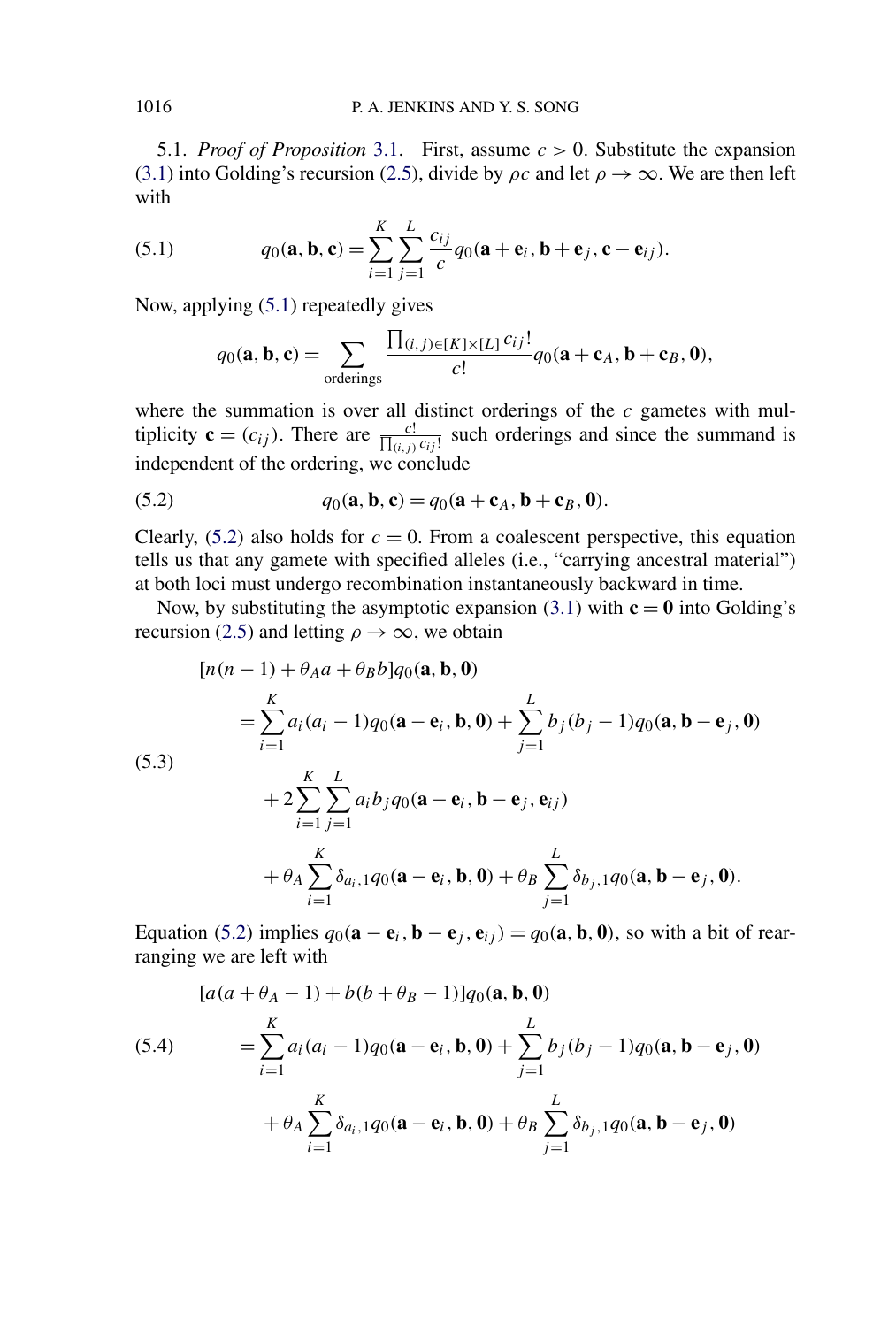<span id="page-12-0"></span>with boundary conditions  $q_0(\mathbf{e}_i, \mathbf{0}, \mathbf{0}) = q_0(\mathbf{0}, \mathbf{e}_i, \mathbf{0}) = 1$  for all  $i \in [K]$  and  $j \in [L]$ . Noting that [\(5.4\)](#page-11-0) is the sum of two independent recursions of the form [\(2.3\)](#page-4-0), one for each locus and each with appropriate boundary condition, we conclude that  $q_0$  $(\mathbf{a}, \mathbf{b}, \mathbf{0})$  is given by

(5.5) 
$$
q_0(\mathbf{a}, \mathbf{b}, 0) = q^A(\mathbf{a})q^B(\mathbf{b}),
$$

a product of two (ordered) ESFs. It is straightforward to verify that (5.5) satisfies [\(5.4\)](#page-11-0). Finally, using [\(5.2\)](#page-11-0) and (5.5), we arrive at [\(3.4\)](#page-7-0).

5.2. *Proof of Theorem* [3.1.](#page-8-0) First, assume *c >* 0. Substitute the asymptotic ex-pansion [\(3.1\)](#page-6-0) into Golding's recursion [\(2.5\)](#page-5-0), eliminate terms of order  $\rho$  by ap-plying [\(5.1\)](#page-11-0), and let  $\rho \rightarrow \infty$ . After applying [\(5.2\)](#page-11-0) to the remaining terms and invoking [\(5.4\)](#page-11-0), with some rearrangement we obtain

$$
cq_{1}(\mathbf{a}, \mathbf{b}, \mathbf{c}) - \sum_{i=1}^{K} \sum_{j=1}^{L} c_{ij}q_{1}(\mathbf{a} + \mathbf{e}_{i}, \mathbf{b} + \mathbf{e}_{j}, \mathbf{c} - \mathbf{e}_{ij})
$$
  
=  $c(c - 1)q_{0}(\mathbf{a} + \mathbf{c}_{A}, \mathbf{b} + \mathbf{c}_{B}, \mathbf{0})$   

$$
- \sum_{i=1}^{K} c_{i}.(c_{i}. - 1)q_{0}(\mathbf{a} + \mathbf{c}_{A} - \mathbf{e}_{i}, \mathbf{b} + \mathbf{c}_{B}, \mathbf{0})
$$
  

$$
- \sum_{j=1}^{L} c_{.j}(c_{.j} - 1)q_{0}(\mathbf{a} + \mathbf{c}_{A}, \mathbf{b} + \mathbf{c}_{B} - \mathbf{e}_{j}, \mathbf{0})
$$
  

$$
+ \sum_{i=1}^{K} \sum_{j=1}^{L} c_{ij}(c_{ij} - 1)q_{0}(\mathbf{a} + \mathbf{c}_{A} - \mathbf{e}_{i}, \mathbf{b} + \mathbf{c}_{B} - \mathbf{e}_{j}, \mathbf{0}).
$$

Now, by utilizing (5.5), this can be written in the form

(5.6) 
$$
q_1(\mathbf{a}, \mathbf{b}, \mathbf{c}) = f(\mathbf{a}, \mathbf{b}, \mathbf{c}) + \sum_{i=1}^{K} \sum_{j=1}^{L} \frac{c_{ij}}{c} q_1(\mathbf{a} + \mathbf{e}_i, \mathbf{b} + \mathbf{e}_j, \mathbf{c} - \mathbf{e}_{ij}),
$$

where

(5.7)  
\n
$$
f(\mathbf{a}, \mathbf{b}, \mathbf{c}) := (c - 1)q^A(\mathbf{a} + \mathbf{c}_A)q^B(\mathbf{b} + \mathbf{c}_B)
$$
\n
$$
-q^B(\mathbf{b} + \mathbf{c}_B) \sum_{i=1}^K \frac{c_i(c_i - 1)}{c} q^A(\mathbf{a} + \mathbf{c}_A - \mathbf{e}_i)
$$
\n
$$
-q^A(\mathbf{a} + \mathbf{c}_A) \sum_{j=1}^L \frac{c_j(c_j - 1)}{c} q^B(\mathbf{b} + \mathbf{c}_B - \mathbf{e}_j)
$$
\n
$$
+ \sum_{i=1}^K \sum_{j=1}^L \frac{c_{ij}(c_{ij} - 1)}{c} q^A(\mathbf{a} + \mathbf{c}_A - \mathbf{e}_i)q^B(\mathbf{b} + \mathbf{c}_B - \mathbf{e}_j).
$$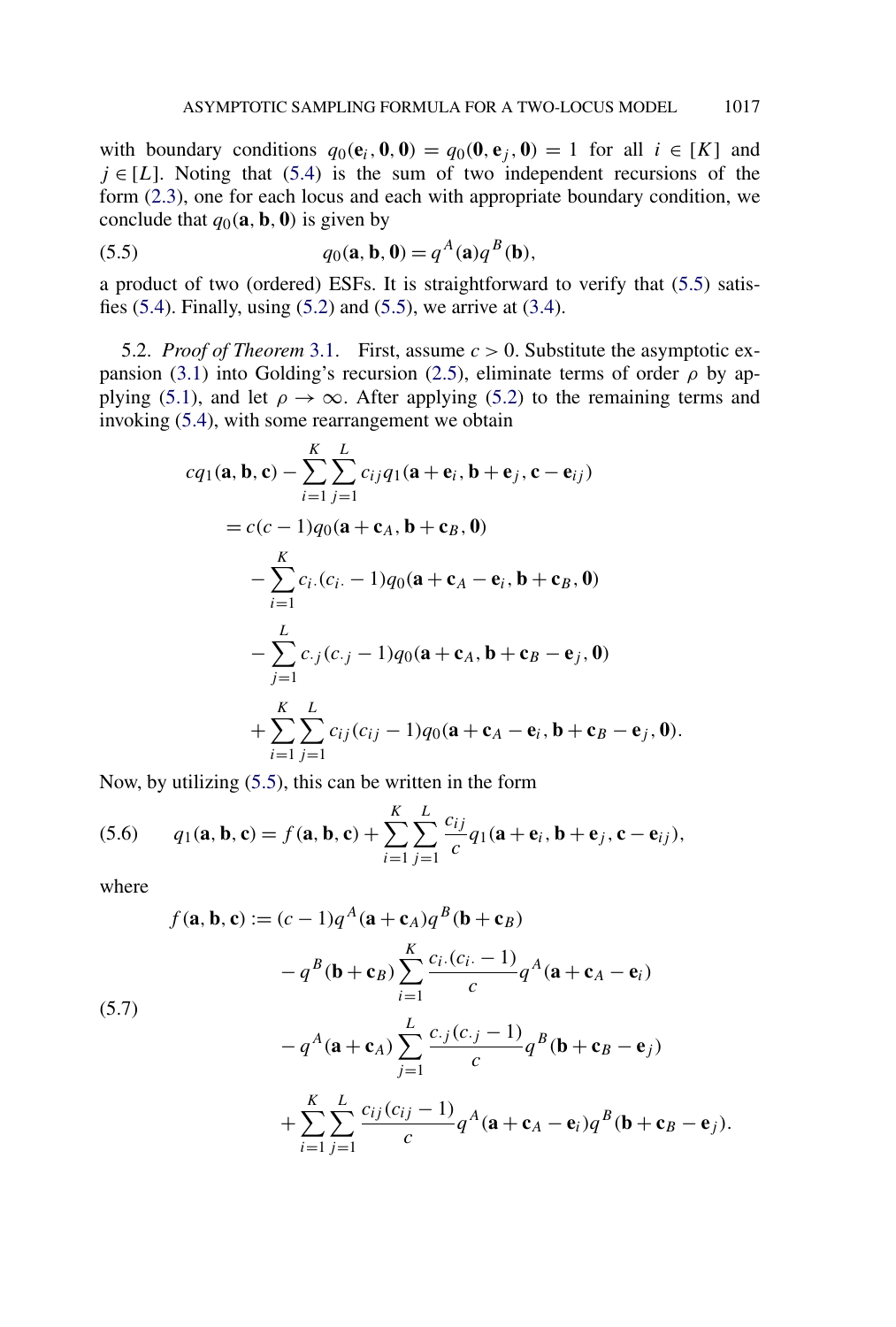<span id="page-13-0"></span>Above, we assumed  $c > 0$ . We define  $f(\mathbf{a}, \mathbf{b}, \mathbf{c}) = 0$  if  $\mathbf{c} = \mathbf{0}$ . Iterating the recur-sion [\(5.6\)](#page-12-0), we may write  $q_1$ (**a**, **b**, **c**) as

$$
q_1(\mathbf{a}, \mathbf{b}, \mathbf{c}) = f(\mathbf{a}, \mathbf{b}, \mathbf{c})
$$
  
+ 
$$
\sum_{i=1}^{K} \sum_{j=1}^{L} \frac{c_{ij}}{c} \Bigg[ f(\mathbf{a} + \mathbf{e}_i, \mathbf{b} + \mathbf{e}_j, \mathbf{c} - \mathbf{e}_{ij})
$$
  
+ 
$$
\sum_{i'=1}^{K} \sum_{j'=1}^{L} \frac{c_{i'j'} - \delta_{ii'} \delta_{jj'}}{c - 1}
$$
  
× 
$$
q_1(\mathbf{a} + \mathbf{e}_i + \mathbf{e}_{i'}, \mathbf{b} + \mathbf{e}_j + \mathbf{e}_{j'},
$$
  

$$
\mathbf{c} - \mathbf{e}_{ij} - \mathbf{e}_{i'j'}) \Bigg].
$$

Similarly, repeatedly iterating [\(5.6\)](#page-12-0) yields

(5.8)  
\n
$$
q_{1}(\mathbf{a}, \mathbf{b}, \mathbf{c}) = q_{1}(\mathbf{a} + \mathbf{c}_{A}, \mathbf{b} + \mathbf{c}_{B}, \mathbf{0}) + f(\mathbf{a}, \mathbf{b}, \mathbf{c})
$$
\n
$$
+ \sum_{i_{1}j_{1}} \frac{c_{i_{1}j_{1}}}{c} f(\mathbf{a} + \mathbf{e}_{i_{1}}, \mathbf{b} + \mathbf{e}_{j_{1}}, \mathbf{c} - \mathbf{e}_{i_{1}j_{1}})
$$
\n
$$
+ \sum_{i_{1}j_{1},i_{2}j_{2}} \frac{c_{i_{1}j_{1}}}{c} \frac{c_{i_{2}j_{2}} - \delta_{i_{1}j_{1},i_{2}j_{2}}}{c - 1}
$$
\n
$$
\times f(\mathbf{a} + \mathbf{e}_{i_{1}} + \mathbf{e}_{i_{2}}, \mathbf{b} + \mathbf{e}_{j_{1}} + \mathbf{e}_{j_{2}}, \mathbf{c} - \mathbf{e}_{i_{1}j_{1}} - \mathbf{e}_{i_{2}j_{2}})
$$
\n
$$
+ \cdots + \sum_{i_{1}j_{1},...,i_{c}j_{c}} \frac{\prod_{ij} c_{ij}!}{c!} f(\mathbf{a} + \mathbf{c}_{A}, \mathbf{b} + \mathbf{c}_{B}, \mathbf{0}).
$$

The key observation is that the right-hand side of (5.8) has a nice probabilistic interpretation which allows us to obtain a closed-form formula. To be more precise, consider the first summation

$$
\sum_{i_1j_1}\frac{c_{i_1j_1}}{c}f(\mathbf{a}+\mathbf{e}_{i_1},\mathbf{b}+\mathbf{e}_{j_1},\mathbf{c}-\mathbf{e}_{i_1j_1}).
$$

For a fixed sample configuration **c**, this can be interpreted as the sum over all possible ways of throwing away a gamete at random and calculating *f* based on the remaining subsample, which we will denote  $\mathbf{c}^{(c-1)}$ . Equivalently, it is the expected value of *f* with respect to subsampling without replacement  $c - 1$  of the gametes in **c**. Write this as

$$
\mathbb{E}[f(\mathbf{A}^{(c-1)}, \mathbf{B}^{(c-1)}, \mathbf{C}^{(c-1)})],
$$

where  $C^{(c-1)}$  is the random subsample obtained by sampling without replacement  $c-1$  gametes from **c**, and  $A^{(c-1)} := a + c_A - C_A^{(c-1)}$ ,  $B^{(c-1)} := b + c_B - C_B^{(c-1)}$ . Note that once the subsample  $\mathbf{c}^{(c-1)}$  is obtained, then  $\mathbf{a}^{(c-1)}$  and  $\mathbf{b}^{(c-1)}$  are fully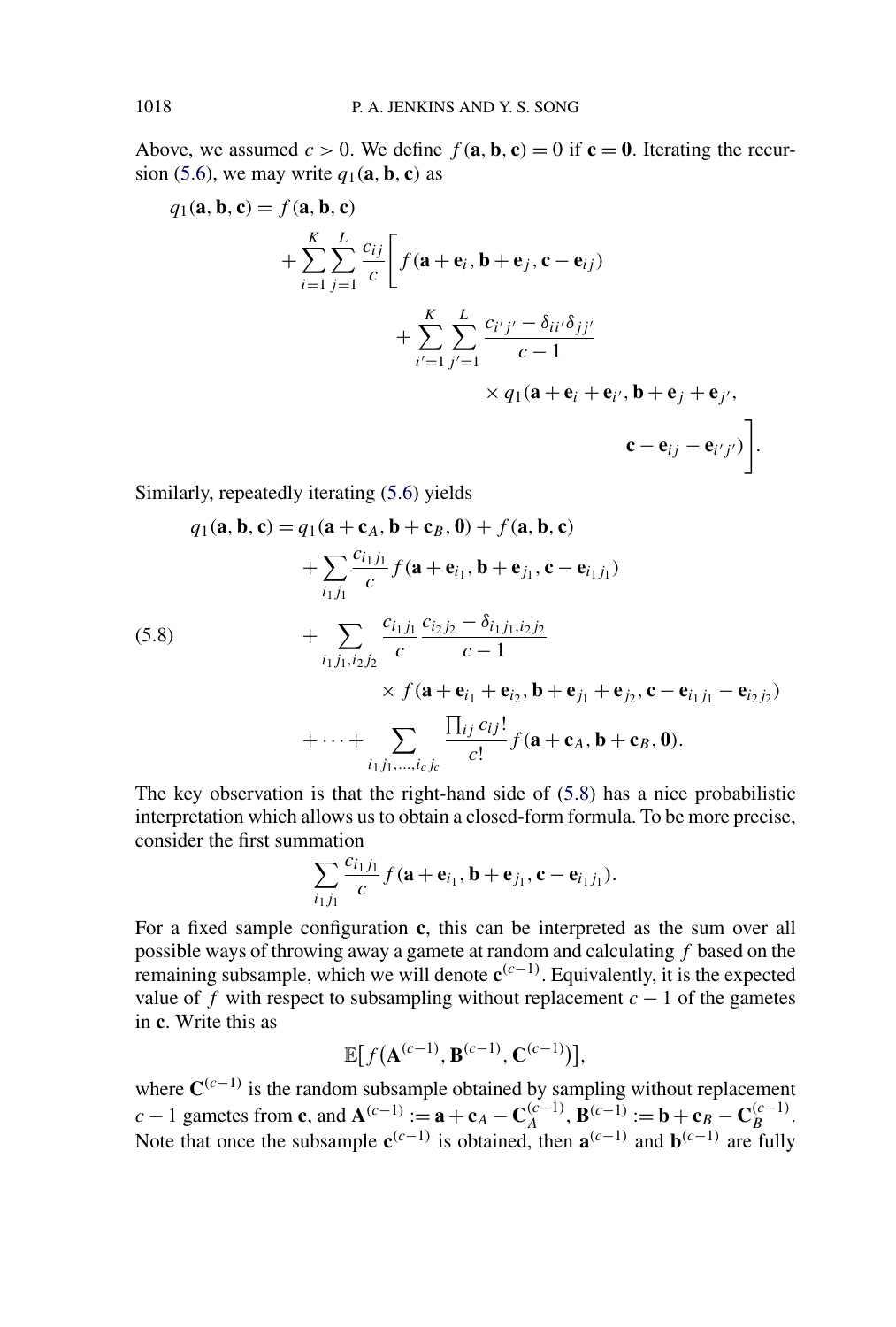<span id="page-14-0"></span>specified. More generally, consider the  $(c - m)$ th sum in [\(5.8\)](#page-13-0). A particular term in the summation corresponds to an ordering of  $c - m$  gametes in **c**, which, when removed leave a subsample  $\mathbf{c}^{(m)}$ . With respect to this subsample, the summand is

$$
\prod_{i=1}^{K} \prod_{j=1}^{L} \frac{c_{ij}!}{c_{ij}^{(m)}!} \frac{m!}{c!} f(\mathbf{a}^{(m)}, \mathbf{b}^{(m)}, \mathbf{c}^{(m)})
$$

and for each such subsample  $\mathbf{c}^{(m)}$  there are  $\begin{pmatrix} c-m \\ c-\mathbf{c}^{(m)} \end{pmatrix}$  distinct orderings of the remaining types in **c**, with each ordering contributing the same amount to the sum. Here,  $\begin{pmatrix} c - m \\ c - c^{(m)} \end{pmatrix}$  denotes the multinomial coefficient:

$$
\begin{pmatrix} c-m \\ \mathbf{c}-\mathbf{c}^{(m)} \end{pmatrix} = \frac{(c-m)!}{\prod_{i=1}^{K} \prod_{j=1}^{L} (c_{ij} - c_{ij}^{(m)})!}.
$$

Gathering identical terms, the  $(c - m)$ th sum in [\(5.8\)](#page-13-0) can therefore be written over all distinct subsamples of **c** of size *m*:

$$
\sum_{\mathbf{c}^{(m)}} \binom{c-m}{\mathbf{c}-\mathbf{c}^{(m)}} \prod_{i=1}^K \prod_{j=1}^L \frac{c_{ij}!}{c_{ij}^{(m)}!} \frac{m!}{c!} f(\mathbf{a}^{(m)}, \mathbf{b}^{(m)}, \mathbf{c}^{(m)})
$$
\n
$$
= \sum_{\mathbf{c}^{(m)}} \frac{1}{\binom{c}{m}} \prod_{i=1}^K \prod_{j=1}^L \binom{c_{ij}}{c_{ij}^{(m)}} f(\mathbf{a}^{(m)}, \mathbf{b}^{(m)}, \mathbf{c}^{(m)})
$$
\n
$$
= \mathbb{E}[f(\mathbf{A}^{(m)}, \mathbf{B}^{(m)}, \mathbf{C}^{(m)})],
$$

where, for a fixed *m*,  $\mathbf{C}^{(m)} = (C_{ij}^{(m)})$  is a multivariate hypergeometric(*c*, **c**, *m*) random variable; that is,

$$
\mathbb{P}\bigg(\bigcap_{(i,j)\in[K]\times[L]} \big[C_{ij}^{(m)}=c_{ij}^{(m)}\big]\bigg)=\frac{1}{\binom{c}{m}}\prod_{(i,j)\in[K]\times[L]} \binom{c_{ij}}{c_{ij}^{(m)}}.
$$

Furthermore, marginally we have

$$
C_{ij}^{(m)} \sim \text{hypergeometric}(c, c_{ij}, m),
$$
  
\n
$$
C_{i}^{(m)} \sim \text{hypergeometric}(c, c_{i\cdot}, m),
$$
  
\n
$$
C_{\cdot j}^{(m)} \sim \text{hypergeometric}(c, c_{\cdot j}, m).
$$

In summary, [\(5.8\)](#page-13-0) can be written as

(5.9) 
$$
q_1(\mathbf{a}, \mathbf{b}, \mathbf{c}) = q_1(\mathbf{a} + \mathbf{c}_A, \mathbf{b} + \mathbf{c}_B, \mathbf{0}) + \sum_{m=1}^{c} \mathbb{E}[f(\mathbf{A}^{(m)}, \mathbf{B}^{(m)}, \mathbf{C}^{(m)})].
$$

According to Lemma [3.1,](#page-7-0) the first term  $q_1(\mathbf{a} + \mathbf{c}_A, \mathbf{b} + \mathbf{c}_B, \mathbf{0})$  vanishes, so we are left with

(5.10) 
$$
q_1(\mathbf{a}, \mathbf{b}, \mathbf{c}) = \sum_{m=1}^{c} \mathbb{E}[f(\mathbf{A}^{(m)}, \mathbf{B}^{(m)}, \mathbf{C}^{(m)})].
$$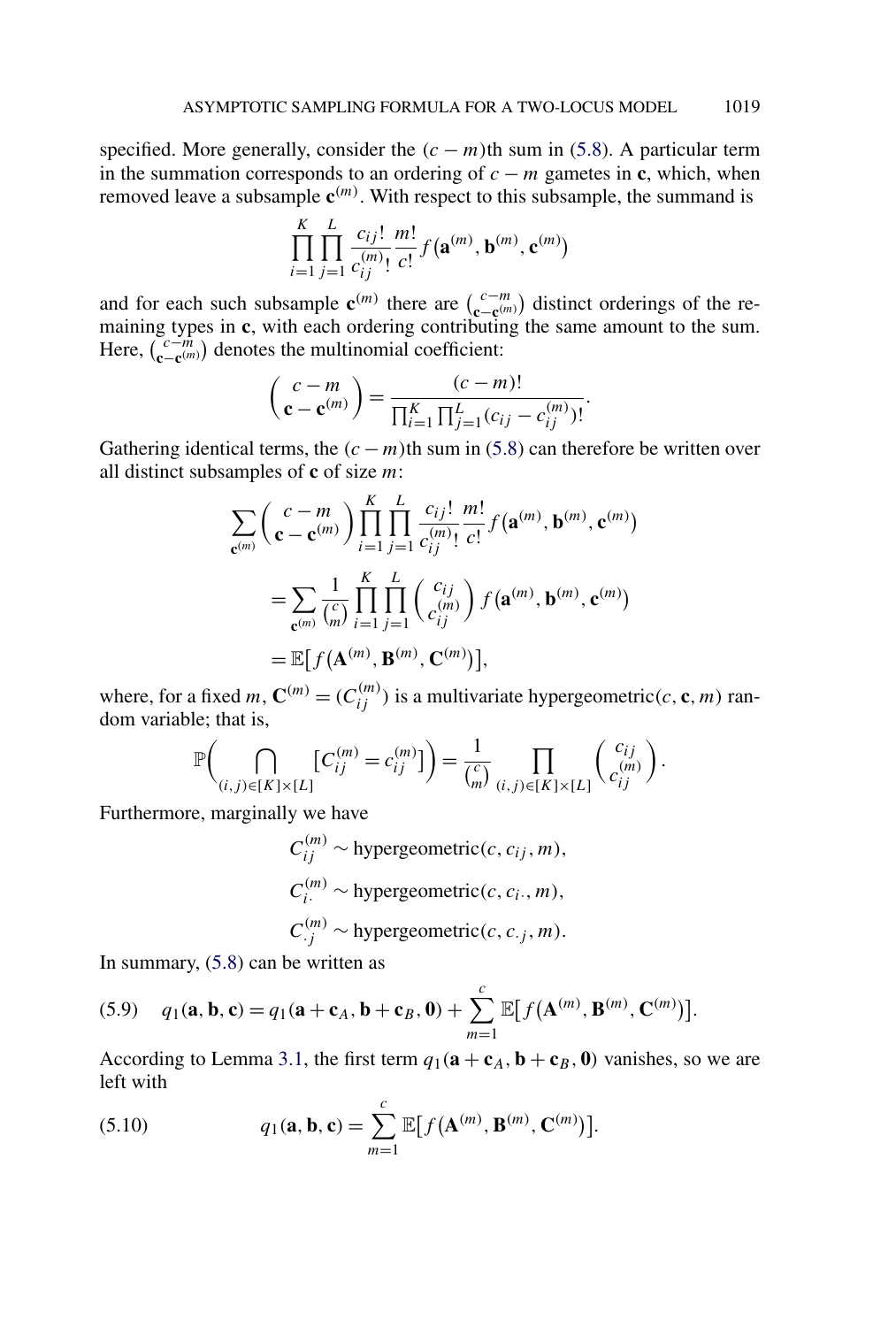<span id="page-15-0"></span>Finally, since  $A^{(m)} + C_A^{(m)} = a + c_A$  and  $B^{(m)} + C_B^{(m)} = b + c_B$ , [\(5.7\)](#page-12-0) and [\(5.10\)](#page-14-0) together imply

$$
q_1(\mathbf{a}, \mathbf{b}, \mathbf{c})
$$
  
= 
$$
\sum_{m=1}^{c} \left[ (m-1)q^A(\mathbf{a} + \mathbf{c}_A)q^B(\mathbf{b} + \mathbf{c}_B) - q^B(\mathbf{b} + \mathbf{c}_B) \mathbf{c}_B \right]
$$

$$
- q^B(\mathbf{b} + \mathbf{c}_B) \frac{1}{m} \sum_{i=1}^{K} \mathbb{E} [C_i^{(m)}(C_i^{(m)} - 1)] q^A(\mathbf{a} + \mathbf{c}_A - \mathbf{e}_i)
$$

$$
- q^A(\mathbf{a} + \mathbf{c}_A) \frac{1}{m} \sum_{j=1}^{L} \mathbb{E} [C_{.j}^{(m)}(C_{.j}^{(m)} - 1)] q^B(\mathbf{b} + \mathbf{c}_B - \mathbf{e}_j)
$$

$$
+ \frac{1}{m} \sum_{i=1}^{K} \sum_{j=1}^{L} \mathbb{E} [C_{ij}^{(m)}(C_{ij}^{(m)} - 1)] q^A(\mathbf{a} + \mathbf{c}_A - \mathbf{e}_i) q^B(\mathbf{b} + \mathbf{c}_B - \mathbf{e}_j)].
$$

The moments in this equation are easy to compute and one can sum them over *m* to obtain the desired result [\(3.5\)](#page-8-0).

5.3. *Proof of Lemma* [3.1.](#page-7-0) First, note that for any sample *(***a***,* **b***,* **c***)* and any subsample of the form  $(\mathbf{a}^{(1)}, \mathbf{b}^{(1)}, \mathbf{c}^{(1)})$ , we have  $f(\mathbf{a}^{(1)}, \mathbf{b}^{(1)}, \mathbf{c}^{(1)}) = 0$ , since every term on right-hand side of [\(5.7\)](#page-12-0) has a vanishing coefficient. So, equation [\(5.9\)](#page-14-0) implies

(5.11) 
$$
q_1(\mathbf{a} - \mathbf{e}_i, \mathbf{b} - \mathbf{e}_j, \mathbf{e}_{ij}) = q_1(\mathbf{a}, \mathbf{b}, \mathbf{0})
$$

for any  $(i, j) \in [K] \times [L]$ . Now, substitute the asymptotic expansion [\(3.1\)](#page-6-0) with  $c =$ **0** into Golding's recursion [\(2.5\)](#page-5-0). Note that terms of order  $\rho$  are absent since  $\mathbf{c} = \mathbf{0}$ . Eliminate terms with coefficients independent of  $\rho$  by applying [\(5.3\)](#page-11-0), multiply both sides of the recursion by  $\rho$ , and let  $\rho \to \infty$  to obtain the following:

$$
[n(n-1) + \theta_A a + \theta_B b]q_1(\mathbf{a}, \mathbf{b}, \mathbf{0})
$$
  
=  $\sum_{i=1}^{K} a_i (a_i - 1)q_1(\mathbf{a} - \mathbf{e}_i, \mathbf{b}, \mathbf{0}) + \sum_{j=1}^{L} b_j (b_j - 1)q_1(\mathbf{a}, \mathbf{b} - \mathbf{e}_j, \mathbf{0})$   
+  $2 \sum_{i=1}^{K} \sum_{j=1}^{L} a_i b_j q_1(\mathbf{a} - \mathbf{e}_i, \mathbf{b} - \mathbf{e}_j, \mathbf{e}_i)$   
+  $\theta_A \sum_{i=1}^{K} \delta_{a_i, 1} q_1(\mathbf{a} - \mathbf{e}_i, \mathbf{b}, \mathbf{0}) + \theta_B \sum_{j=1}^{L} \delta_{b_j, 1} q_1(\mathbf{a}, \mathbf{b} - \mathbf{e}_j, \mathbf{0})$ 

with boundary conditions  $q_1(\mathbf{e}_i, \mathbf{0}, \mathbf{0}) = q_1(\mathbf{0}, \mathbf{e}_i, \mathbf{0}) = 0$  for all  $i \in [K]$  and  $j \in$ [*L*]. This equation can be made strictly recursive by applying (5.11) to  $q_1(\mathbf{a} - \mathbf{b})$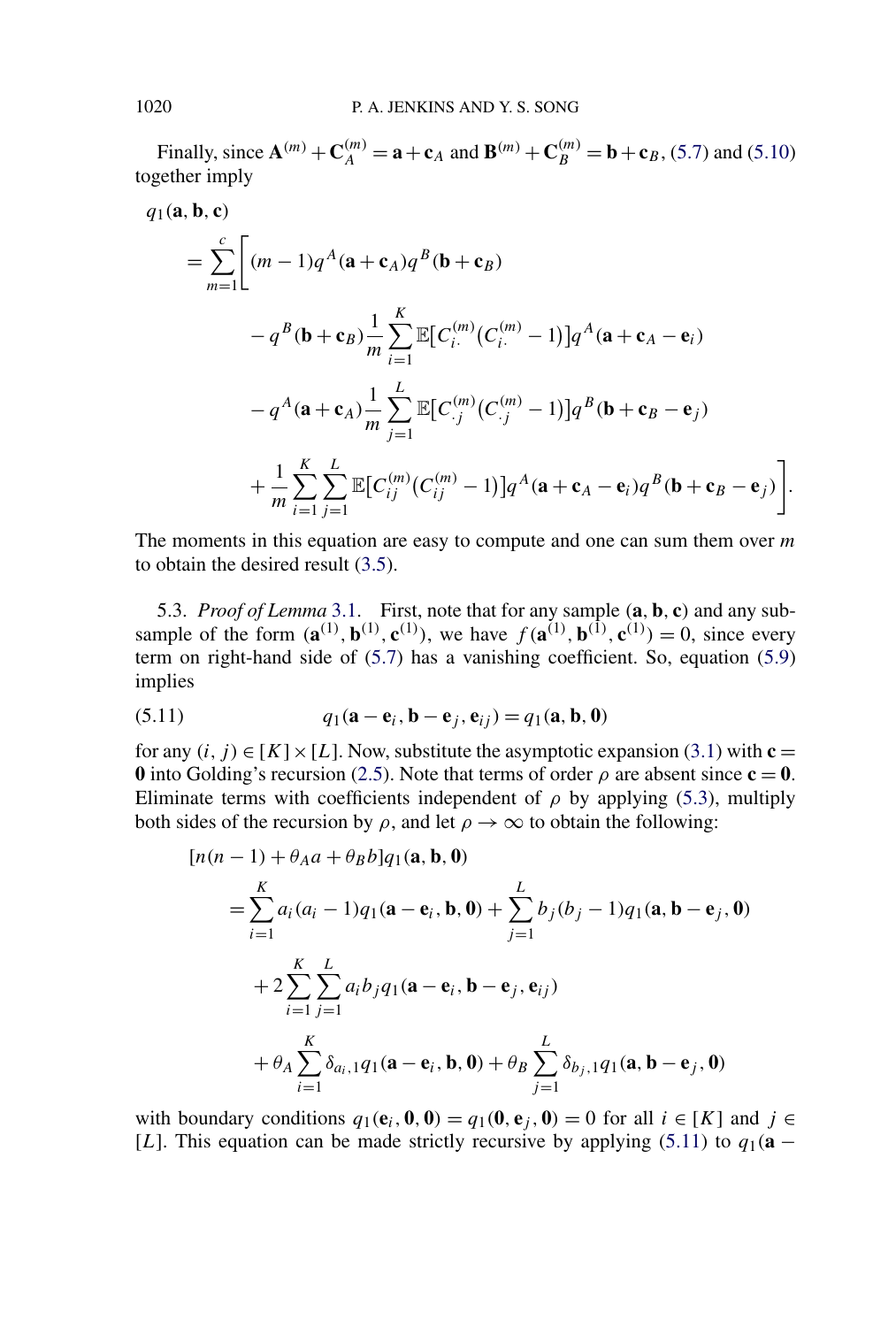<span id="page-16-0"></span> $\mathbf{e}_i$ ,  $\mathbf{b} - \mathbf{e}_j$ ,  $\mathbf{e}_{ij}$ ). It therefore follows from the boundary conditions (for example, by induction) that  $q_1(\mathbf{a}, \mathbf{b}, \mathbf{0}) = 0$ .

5.4. *Proof of Theorem* [3.2.](#page-8-0) Here, we provide only an outline of a proof; details are similar to the proof of Theorem [3.1.](#page-8-0) Substitute the asymptotic expansion [\(3.1\)](#page-6-0) into Golding's recursion [\(2.5\)](#page-5-0), eliminate terms with coefficients proportional to *ρ* or independent of *ρ*. Then, multiply both sides of the recursion by *ρ* and let  $\rho \rightarrow \infty$  to obtain

$$
cq_{2}(\mathbf{a}, \mathbf{b}, \mathbf{c}) - \sum_{i=1}^{K} \sum_{j=1}^{L} c_{ij}q_{2}(\mathbf{a} + \mathbf{e}_{i}, \mathbf{b} + \mathbf{e}_{j}, \mathbf{c} - \mathbf{e}_{ij})
$$
\n
$$
= \sum_{i=1}^{K} a_{i}(a_{i} - 1 + 2c_{i})q_{1}(\mathbf{a} - \mathbf{e}_{i}, \mathbf{b}, \mathbf{c})
$$
\n
$$
+ \sum_{j=1}^{L} b_{j}(b_{j} - 1 + 2c_{j})q_{1}(\mathbf{a}, \mathbf{b} - \mathbf{e}_{j}, \mathbf{c})
$$
\n
$$
+ \sum_{i=1}^{K} \sum_{j=1}^{L} [c_{ij}(c_{ij} - 1)q_{1}(\mathbf{a}, \mathbf{b}, \mathbf{c} - \mathbf{e}_{ij})
$$
\n
$$
+ 2a_{i}b_{j}q_{1}(\mathbf{a} - \mathbf{e}_{i}, \mathbf{b} - \mathbf{e}_{j}, \mathbf{c} + \mathbf{e}_{ij})]
$$
\n(5.12)\n
$$
+ \theta_{A} \sum_{i=1}^{K} \left[ \sum_{j=1}^{L} \delta_{a_{i} + c_{i}, 1} \delta_{c_{i} + 1} q_{1}(\mathbf{a}, \mathbf{b} + \mathbf{e}_{j}, \mathbf{c} - \mathbf{e}_{ij})
$$
\n
$$
+ \delta_{a_{i}, 1} \delta_{c_{i}, 0} q_{1}(\mathbf{a} - \mathbf{e}_{i}, \mathbf{b}, \mathbf{c}) \right]
$$
\n
$$
+ \theta_{B} \sum_{j=1}^{L} \left[ \sum_{i=1}^{K} \delta_{b_{j} + c_{j}, 1} \delta_{c_{i} + 1} q_{1}(\mathbf{a} + \mathbf{e}_{i}, \mathbf{b}, \mathbf{c} - \mathbf{e}_{ij})
$$
\n
$$
+ \delta_{b_{j}, 1} \delta_{c_{j}, 0} q_{1}(\mathbf{a}, \mathbf{b} - \mathbf{e}_{j}, \mathbf{c}) \right]
$$
\n
$$
- [n(n-1) + \theta_{A}(a + c) + \theta_{B}(
$$

By substituting our expression [\(3.5\)](#page-8-0) for  $q_1$ (**a**, **b**, **c**), the right-hand side can be expressed as a function  $g(\mathbf{a}, \mathbf{b}, \mathbf{c})$  which is completely known but rather cumbersome to write down. As in the proof of Theorem [3.1,](#page-8-0) the same "unwrapping" maneuver can be applied to rearrange  $(5.12)$  into the form  $(3.6)$ , where

$$
\sigma(\mathbf{a}, \mathbf{b}, \mathbf{c}) = \sum_{m=1}^{c} \mathbb{E}[g(\mathbf{A}^{(m)}, \mathbf{B}^{(m)}, \mathbf{C}^{(m)})].
$$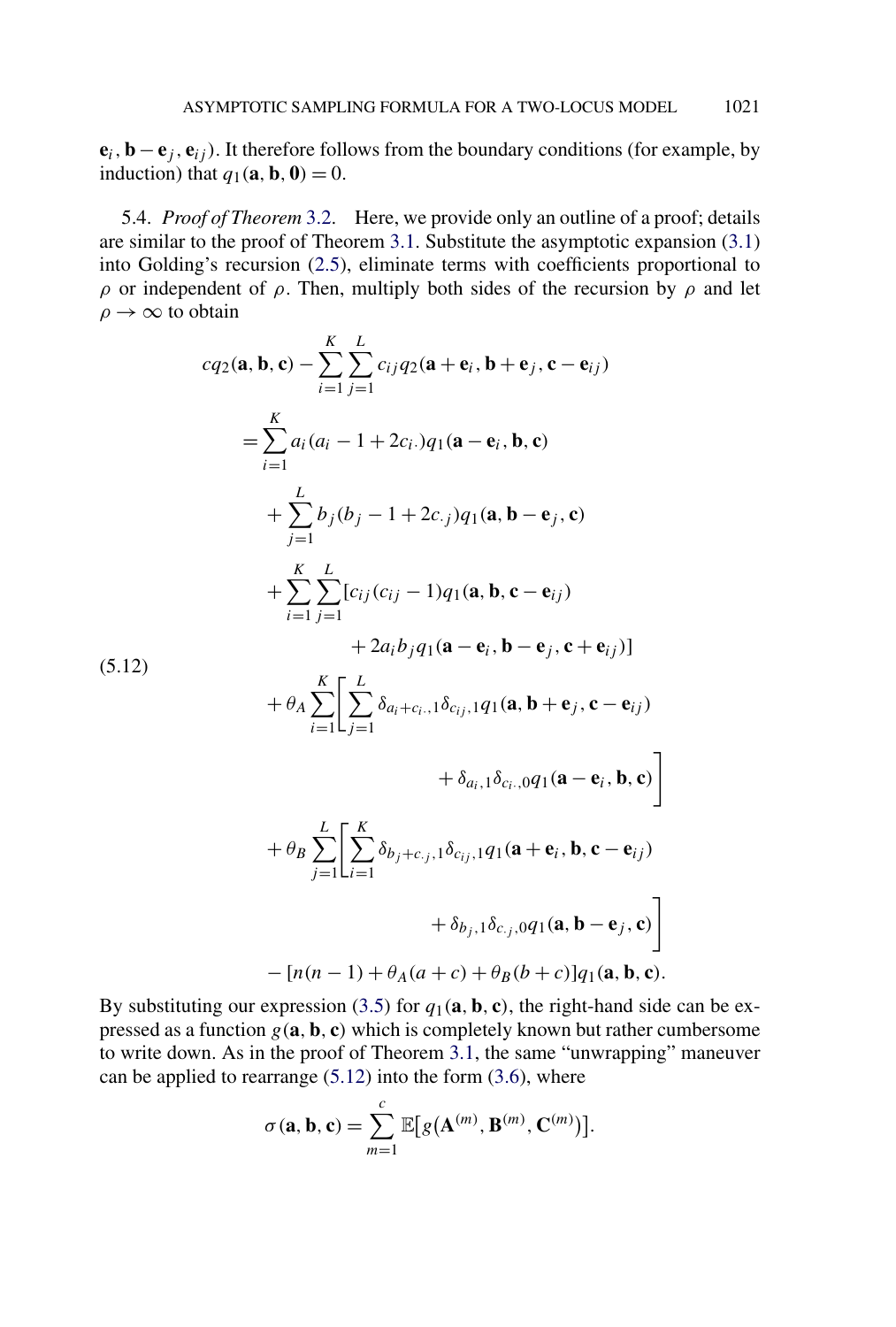This time  $\mathbb{E}[g(\mathbf{A}^{(m)}, \mathbf{B}^{(m)}, \mathbf{C}^{(m)})]$  is a function of fourth-order moments of the multivariate hypergeometric distribution. The formula shown in the [Appendix](#page-20-0) is obtained by evaluating the expectations and summing over *m*.

We now show that  $q_2(\mathbf{a}, \mathbf{b}, \mathbf{0})$  satisfies the recursion shown in [\(3.7\)](#page-8-0). We will use the fact that for a sample  $(\mathbf{a} - \mathbf{e}_i, \mathbf{b} - \mathbf{e}_j, \mathbf{e}_{ij})$ , we have

(5.13)  
\n
$$
g(\mathbf{a} - \mathbf{e}_i, \mathbf{b} - \mathbf{e}_j, \mathbf{e}_{ij})
$$
\n
$$
= 2(a - 1)(b - 1)q^A(\mathbf{a})q^B(\mathbf{b})
$$
\n
$$
- 2(b - 1)(a_i - 1)q^A(\mathbf{a} - \mathbf{e}_i)q^B(\mathbf{b})
$$
\n
$$
- 2(a - 1)(b_j - 1)q^A(\mathbf{a})q^B(\mathbf{b} - \mathbf{e}_j)
$$
\n
$$
+ 2(a_i - 1)(b_j - 1)q^A(\mathbf{a} - \mathbf{e}_i)q^B(\mathbf{b} - \mathbf{e}_j).
$$

For an arbitrary **c**,  $g(\mathbf{a}, \mathbf{b}, \mathbf{c})$  is much more complicated.

Now, one can adopt the approach used in the proof of Lemma [3.1](#page-7-0) to obtain a strict recursion for  $q_2(\mathbf{a} + \mathbf{c}_A, \mathbf{b} + \mathbf{c}_B, \mathbf{0})$ . First, note that [\(3.6\)](#page-8-0) and (5.13) imply

(5.14)  
\n
$$
q_2(\mathbf{a} - \mathbf{e}_i, \mathbf{b} - \mathbf{e}_j, \mathbf{e}_{ij})
$$
\n
$$
= q_2(\mathbf{a}, \mathbf{b}, \mathbf{0}) + \mathbb{E}[g((\mathbf{A} - \mathbf{e}_i)^{(1)}, (\mathbf{B} - \mathbf{e}_j)^{(1)}, \mathbf{e}_{ij}^{(1)})]
$$
\n
$$
= q_2(\mathbf{a}, \mathbf{b}, \mathbf{0}) + g(\mathbf{a} - \mathbf{e}_i, \mathbf{b} - \mathbf{e}_j, \mathbf{e}_{ij})
$$
\n
$$
= q_2(\mathbf{a}, \mathbf{b}, \mathbf{0}) + 2(a - 1)(b - 1)q^A(\mathbf{a})q^B(\mathbf{b})
$$
\n
$$
- 2(b - 1)(a_i - 1)q^A(\mathbf{a} - \mathbf{e}_i)q^B(\mathbf{b})
$$
\n
$$
- 2(a - 1)(b_j - 1)q^A(\mathbf{a})q^B(\mathbf{b} - \mathbf{e}_j)
$$
\n
$$
+ 2(a_i - 1)(b_j - 1)q^A(\mathbf{a} - \mathbf{e}_i)q^B(\mathbf{b} - \mathbf{e}_j).
$$

As before, substitute the asymptotic expansion [\(3.1\)](#page-6-0) for  $\mathbf{c} = \mathbf{0}$  into Golding's re-cursion [\(2.5\)](#page-5-0), eliminate terms with coefficients independent of  $\rho$  or proportional to  $\rho^{-1}$ , and let  $\rho \to \infty$  to obtain

$$
[n(n-1) + \theta_A a + \theta_B b] q_2(\mathbf{a}, \mathbf{b}, \mathbf{0})
$$
  
=  $\sum_{i=1}^K a_i (a_i - 1) q_2(\mathbf{a} - \mathbf{e}_i, \mathbf{b}, \mathbf{0}) + \sum_{j=1}^L b_j (b_j - 1) q_2(\mathbf{a}, \mathbf{b} - \mathbf{e}_j, \mathbf{0})$   
+  $2 \sum_{i=1}^K \sum_{j=1}^L a_i b_j q_2(\mathbf{a} - \mathbf{e}_i, \mathbf{b} - \mathbf{e}_j, \mathbf{e}_{ij})$   
+  $\theta_A \sum_{i=1}^K \delta_{a_i, 1} q_2(\mathbf{a} - \mathbf{e}_i, \mathbf{b}, \mathbf{0}) + \theta_B \sum_{j=1}^L \delta_{b_j, 1} q_2(\mathbf{a}, \mathbf{b} - \mathbf{e}_j, \mathbf{0})$ 

<span id="page-17-0"></span>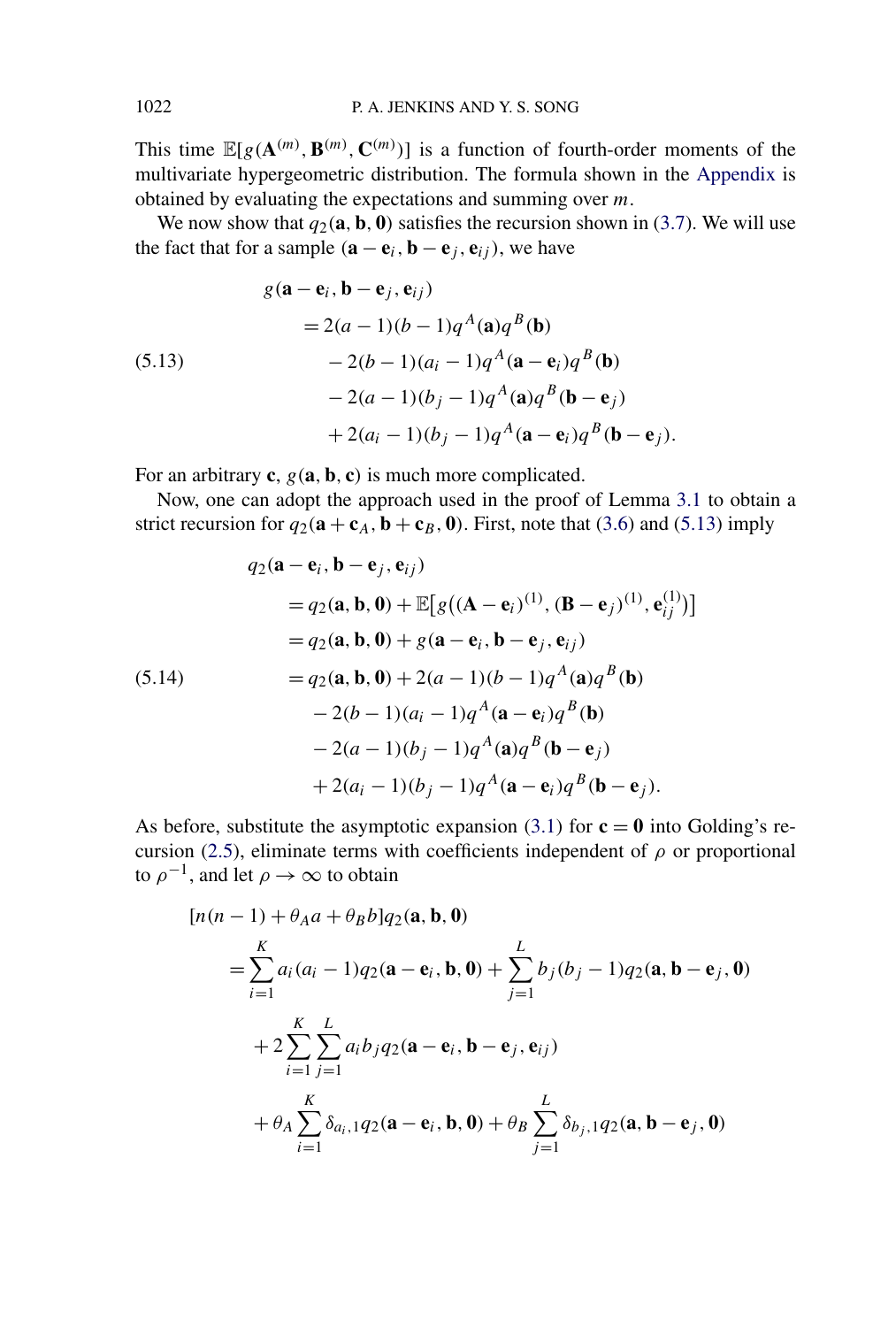<span id="page-18-0"></span>with boundary conditions  $q_2(\mathbf{e}_i, \mathbf{0}, \mathbf{0}) = q_2(\mathbf{0}, \mathbf{e}_i, \mathbf{0}) = 0$  for all  $i \in [K]$  and  $j \in$ [*L*]. This equation can be made strictly recursive by applying [\(5.14\)](#page-17-0) to  $q_2(\mathbf{a} - \mathbf{b})$  $\mathbf{e}_i$ ,  $\mathbf{b} - \mathbf{e}_j$ ,  $\mathbf{e}_{ij}$ ). After some simplification, this leads to the recursion [\(3.7\)](#page-8-0).

5.5. *Proof of Proposition* [4.1.](#page-10-0) The proof is similar to the proof of Proposition [3.1,](#page-7-0) working with the system [\(4.1\)](#page-9-0) rather than Golding's recursion [\(2.5\)](#page-5-0). First, assume  $c > 0$ . Substitute the expansion [\(4.4\)](#page-10-0) into the recursion [\(4.1\)](#page-9-0), divide by  $\rho c$ and let  $\rho \rightarrow \infty$ . We are left with

$$
p_0(a, b, c; k, l) = p_0(a + 1, b + 1, c - 1; k, l),
$$

which implies

(5.15) 
$$
p_0(a, b, c; k, l) = p_0(a + c, b + c, 0; k, l).
$$

Clearly,  $(5.15)$  also holds for  $c = 0$ .

Now, by substituting the asymptotic expansion [\(4.4\)](#page-10-0) with  $c = 0$  into [\(4.1\)](#page-9-0) and letting  $\rho \rightarrow \infty$ , we obtain

$$
[n(n-1) + \theta_A a + \theta_B b] p_0(a, b, 0; k, l)
$$
  
=  $a(a-1)p_0(a-1, b, 0; k, l) + b(b-1)p_0(a, b-1, c; k, l)$   
+  $2ab p_0(a-1, b-1, 1; k, l)$   
+  $\theta_A a p_0(a-1, b, 0; k-1, l)$   
+  $\theta_B b p_0(a, b-1, 0; k, l-1)$ .

After invoking (5.15) on  $p_0(a-1, b-1, 1; k, l)$  and rearranging, we are left with

$$
[a(a + \theta_A - 1) + b(b + \theta_B - 1)]p_0(a, b, 0; k, l)
$$
  
=  $a(a - 1)p_0(a - 1, b, 0; k, l) + b(b - 1)p_0(a, b - 1, 0; k, l)$   
+  $\theta_A ap_0(a - 1, b, 0; k - 1, l)$   
+  $\theta_B bp_0(a, b - 1, 0; k, l - 1)$ 

with boundary conditions  $p_0(1, 0, 0; k, l) = \delta_{k,1} \delta_{l,0}$  and  $p_0(0, 1, 0; k, l) = \delta_{k,0} \delta_{l,1}$ . Equation (5.17) can be expressed as a linear sum of two independent recursions:

$$
(a-1+\theta_A)p_0^A(a;k) = (a-1)p_0^A(a-1;k) + \theta_A p_0^A(a-1;k-1),
$$
  

$$
(b-1+\theta_B)p_0^B(b;l) = (b-1)p_0^B(b-1;l) + \theta_B p_0^B(b-1;l-1)
$$

with respective boundary conditions  $p_0^A(1; k) = \delta_{k,1}$  and  $p_0^B(1; l) = \delta_{l,1}$ . These recursions are precisely those considered by Ewens [[\(1972\)](#page-22-0), (21)], with respective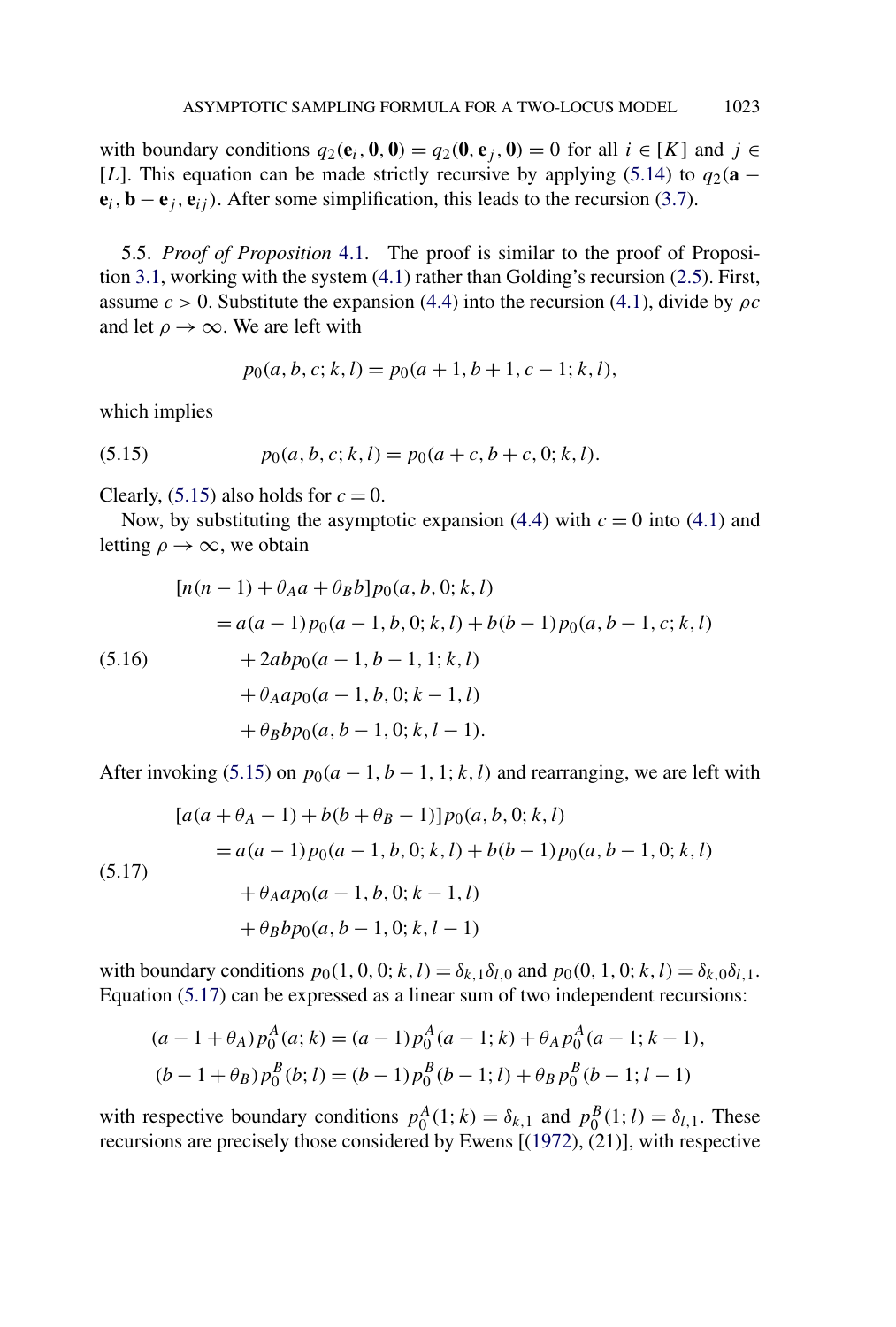<span id="page-19-0"></span>solutions [\(4.2\)](#page-10-0) and [\(4.3\)](#page-10-0). Hence,  $p_0^A(a; k) = p^A(a; k)$  and  $p_0^B(b; l) = p^B(b; l)$ , and it is straightforward to verify that  $p^{A}(a; k)p^{B}(b; l)$  satisfies [\(5.17\)](#page-18-0). Substituting this solution into [\(5.15\)](#page-18-0), we arrive at [\(4.5\)](#page-10-0), as required.

5.6. *Proof of Proposition* [4.2.](#page-10-0) First, assume *c >* 0. Substitute the asymptotic expansion [\(4.4\)](#page-10-0) into the recursion [\(4.1\)](#page-9-0), eliminate terms with coefficients linear in  $\rho$  by applying [\(5.15\)](#page-18-0), and let  $\rho \to \infty$ . After applying (5.15) to the remaining terms and invoking [\(5.17\)](#page-18-0), with some rearrangement we obtain

(5.18)  
\n
$$
p_1(a, b, c; k, l) - p_1(a + 1, b + 1, c - 1; k, l)
$$
\n
$$
= (c - 1)[p_0(a + c, b + c, 0; k, l) - p_0(a + c - 1, b + c, 0; k, l)
$$
\n
$$
- p_0(a + c, b + c - 1, 0; k, l)
$$
\n
$$
+ p_0(a + c - 1, b + c - 1, 0; k, l)].
$$

Applying the recursion repeatedly, this becomes

$$
p_1(a, b, c; k, l)
$$
  
=  $p_1(a + c, b + c, 0; k, l)$   
+  $[p_0(a + c, b + c, 0; k, l) - p_0(a + c - 1, b + c, 0; k, l)$   
-  $p_0(a + c, b + c - 1, 0; k, l)$   
+  $p_0(a + c - 1, b + c - 1, 0; k, l)$   
 $\times \sum_{m=0}^{c-1} (c - 1 - m).$ 

According to Lemma [4.1,](#page-10-0) the first term  $p_1(a+c, b+c, 0; k, l)$  vanishes. Hence, since  $p_0(a, b, c; k, l)$  is given by [\(4.5\)](#page-10-0), the right-hand side of (5.19) is fully known. With some rearrangement, we are left with  $(4.6)$ .

5.7. *Proof of Lemma* [4.1.](#page-10-0) First, note that (5.18) implies

(5.20) 
$$
p_1(a-1,b-1,1;k,l) = p_1(a,b,0;k,l).
$$

Now, substitute the asymptotic expansion [\(4.4\)](#page-10-0) with  $c = 0$  into [\(4.1\)](#page-9-0), eliminate leading-order terms by applying [\(5.16\)](#page-18-0), and let  $\rho \rightarrow \infty$ . The result is made strictly recursive by invoking (5.20), and we obtain

$$
[a(a + \theta_A - 1) + b(b + \theta_B - 1)]p_1(a, b, 0; k, l)
$$
  
=  $a(a - 1)p_1(a - 1, b, 0; k, l)$   
+  $b(b - 1)p_1(a, b - 1, 0; k, l)$   
+  $\theta_A ap_1(a - 1, b, 0; k - 1, l)$   
+  $\theta_B bp_1(a, b - 1, 0; k, l - 1)$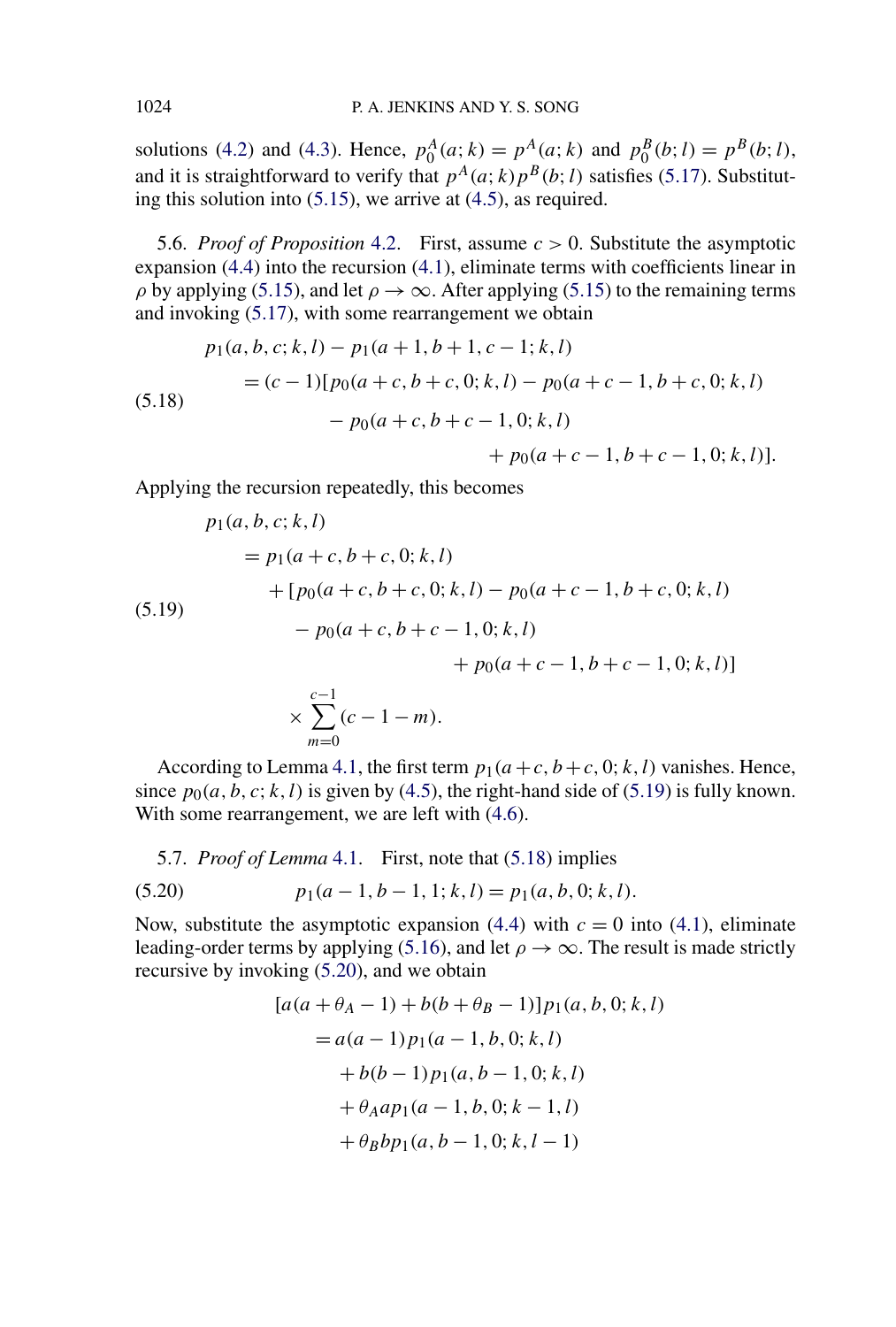<span id="page-20-0"></span>with boundary conditions  $p_1(1, 0, 0; k, l) = p_1(0, 1, 0; k, l) = 0$ , for  $k, l = 0$ ,  $\ldots$ , *n*. It therefore follows (e.g., by induction) that  $p_1(a, b, 0; k, l) = 0$ .

## APPENDIX: EXPRESSION FOR  $\sigma$  (**a**, **b**, **c**)

We use  $Q^A$  to denote  $q^A(\mathbf{a}+\mathbf{c}_A)$ ,  $Q^A_i$  to denote  $q^A(\mathbf{a}+\mathbf{c}_A-\mathbf{e}_i)$ ,  $Q^A_{ik}$  to denote  $q^A(\mathbf{a} + \mathbf{c}_A - \mathbf{e}_i - \mathbf{e}_k)$ , and so on. Then

$$
\sigma(\mathbf{a}, \mathbf{b}, \mathbf{c})
$$
\n
$$
= \frac{c}{3} \Big[ \frac{(c-1)(c+1)(3c-2)}{8} + (c-1)(3a+3b+2c-1) + 6ab \Big] Q^A Q^B
$$
\n
$$
- \frac{\theta_A(c-1)}{2} \sum_{i=1}^K \delta_{a_i,0} \delta_{c_i,1} Q_i^A Q^B - \frac{\theta_B(c-1)}{2} \sum_{j=1}^L \delta_{b_j,0} \delta_{c_j,1} Q^A Q_j^B
$$
\n
$$
+ \sum_{i=1}^K \Big[ \frac{\theta_A - c(c-3) + 2a + 4b - 4}{4} c_i (c_i - 1) - (2b + c - 1)c_i (a_i + c_i - 1) \Big] Q_i^A Q^B
$$
\n
$$
+ \frac{1}{2} \sum_{i=1}^K \Big[ \frac{\theta_A}{2} \delta_{c_i,2} + \frac{5 - 6a_i - 4c_i}{6} \Big] c_i (c_i - 1) Q_{ii}^A Q^B
$$
\n
$$
+ \sum_{j=1}^L \Big[ \frac{\theta_B - c(c-3) + 2b + 4a - 4}{4} c_j (c_j - 1) - (2a + c - 1)c_j (b_j + c_j - 1) \Big] Q^A Q_j^B
$$
\n
$$
+ \frac{1}{2} \sum_{j=1}^L \Big[ \frac{\theta_B}{2} \delta_{c_j,2} + \frac{5 - 6b_j - 4c_j}{6} \Big] c_j (c_j - 1) Q^A Q_j^B
$$
\n
$$
+ \sum_{i,k=1}^K \frac{c_i (c_i - 1)c_k (c_k - 1)}{8} Q_k^A Q^B
$$
\n
$$
+ \sum_{j,l=1}^L \frac{c_j (c_j - 1)c_l (c_l - 1)}{8} Q^A Q_{jl}^B
$$
\n
$$
- \frac{\theta_A + \theta_B - c(c-5) + 2a + 2b - 4}{4} \sum_{i=1}^K \sum_{j=1}^L c_{ij} (c_{ij} - 1) Q_i^A Q_j^B
$$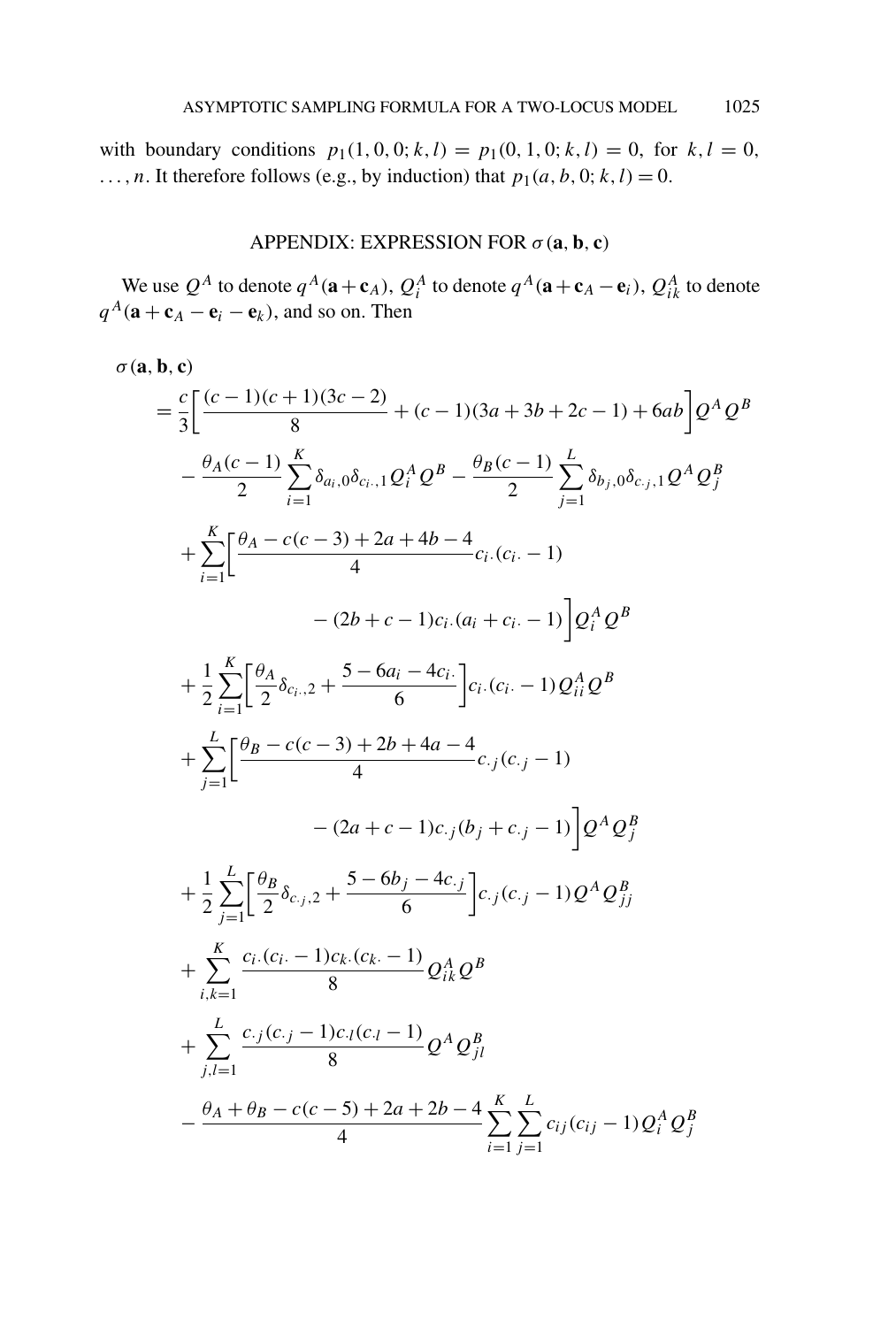$$
+\sum_{i=1}^{K} \sum_{j=1}^{L} \left[ \frac{c_i (c_i - 1)c_{.j}(c_{.j} - 1)}{4} + \frac{c_{ij}(c_{ij} + 1 - 2c_i + 2c_i.c_{.j} - 2c_{.j})}{2} + c_{ij}b_j(c_i - 1) + c_{ij}a_i(c_{.j} - 1) + 2a_ib_jc_{ij} + \frac{\theta_B}{2}\delta_{b_j,0}\delta_{c_j,1}\delta_{cj_1,1}(c_i - 1) + \frac{\theta_A}{2}\delta_{a_i,0}\delta_{c_i,1}\delta_{cj_1,1}(c_{.j} - 1) \right]Q_i^A Q_j^B
$$

$$
+\frac{1}{2}\sum_{i=1}^{K} \left[a_i + c_i - 1 - \frac{\theta_A}{2}\delta_{c_i,2}\right] \sum_{j=1}^{L} c_{ij}(c_{ij} - 1)Q_{ii}^A Q_j^B
$$

$$
+\frac{1}{2}\sum_{j=1}^{L} \left[b_j + c_{.j} - 1 - \frac{\theta_B}{2}\delta_{c_j,2}\right] \sum_{i=1}^{K} c_{ij}(c_{ij} - 1)Q_i^A Q_{jj}^B
$$

$$
-\frac{1}{4}\sum_{i=1}^{K} \sum_{j=1}^{L} \sum_{k=1}^{K} c_{ij}(c_{ij} - 1)c_k(c_k - 1)Q_{ik}^A Q_j^B
$$

$$
-\frac{1}{4}\sum_{i=1}^{K} \sum_{j=1}^{L} \sum_{l=1}^{L} c_{ij}(c_{ij} - 1)c_i(c_l - 1)Q_i^A Q_j^B
$$

$$
+\frac{1}{8}\sum_{i=1}^{K} \sum_{j=1}^{L} \sum_{k=1}^{K} \sum_{l=1}^{L} c_{ij}(c_{ij} - 1)c_{kl}(c_{kl} - 1)Q_{ik}^A Q_j^B
$$

$$
-\frac{1}{12}\sum_{i=1}^{K} \sum_{j=1}^{L} c_{ij}(c_{ij} - 1)(2c_{ij} - 1)Q_{ii}^A Q_j^B.
$$

To check the correctness of the above expression, we also solved the recursion [\(5.12\)](#page-16-0) numerically for all sample configurations of sizes  $n = 10, 20$ , and 30 (with  $K, L \leq 2$ ), and confirmed that the above analytic expression agreed in all cases. We also implemented a *Mathematica* program to solve  $q(a, b, c)$  exactly in the special case  $K = L = 1$ . The program can return series expansions in terms of  $\rho^{-1}$  as  $\rho \to \infty$  which are symbolic in  $\theta_A$  and  $\theta_B$ . We could then compare the first three terms against  $q_0$ ,  $q_1$ , and  $q_2$ , for various sample configurations  $(a, b, c)$ .

**Acknowledgments.** We thank Robert C. Griffiths, Charles H. Langley and Joshua Paul for useful discussions.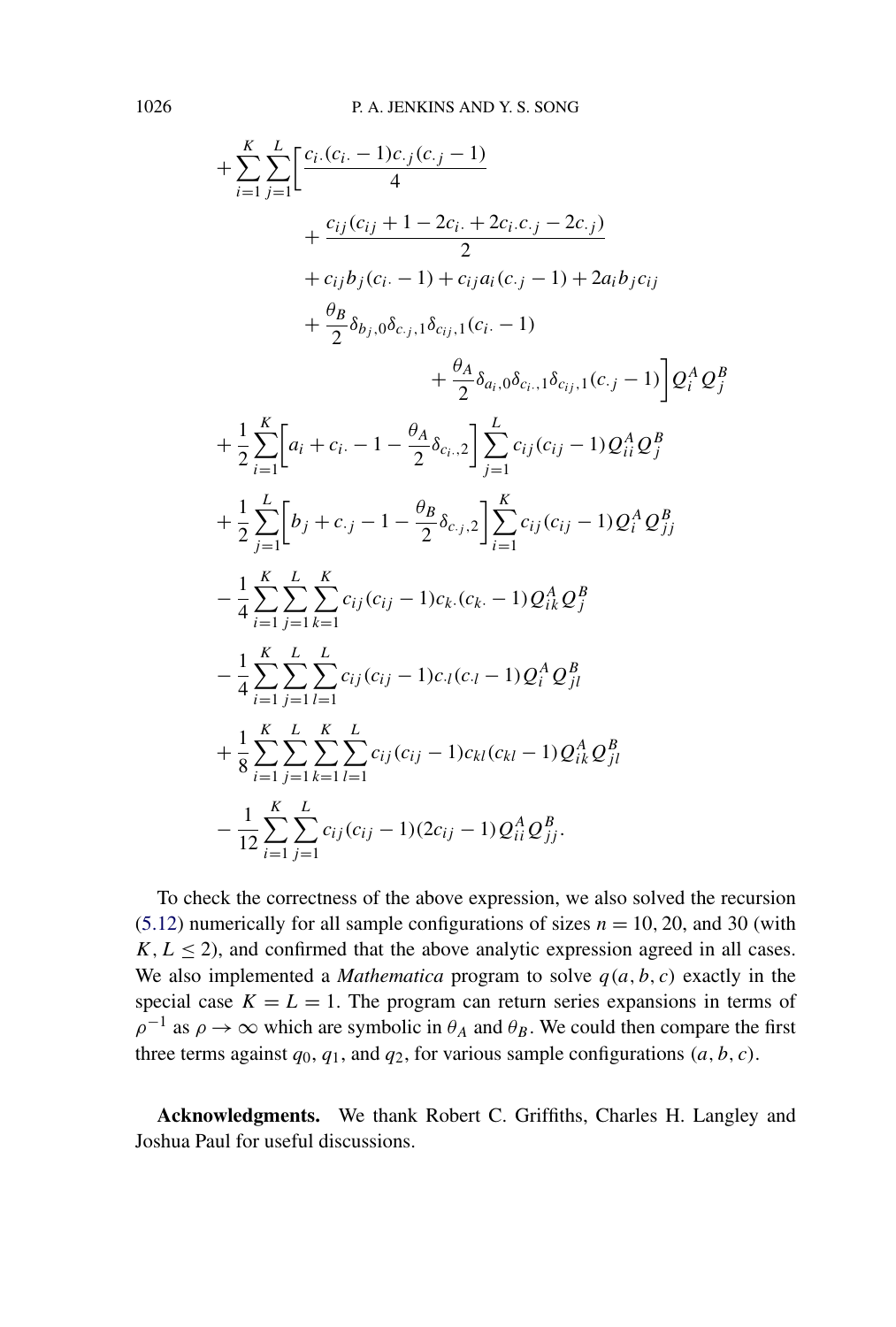## **REFERENCES**

- <span id="page-22-0"></span>ARRATIA, A., BARBOUR, A. D. and TAVARÉ, S. (2003). *Logarithmic Combinatorial Structures*: *A Probabilistic Approach*. European Mathematical Society Publishing House, Switzerland. [MR2032426](http://www.ams.org/mathscinet-getitem?mr=2032426)
- DE IORIO, M. and GRIFFITHS, R. C. (2004a). Importance sampling on coalescent histories. I. *Adv*. *in Appl*. *Probab*. **36** 417–433. [MR2058143](http://www.ams.org/mathscinet-getitem?mr=2058143)
- DE IORIO, M. and GRIFFITHS, R. C. (2004b). Importance sampling on coalescent histories. II. *Adv*. *in Appl*. *Probab*. **36** 434–454. [MR2058144](http://www.ams.org/mathscinet-getitem?mr=2058144)
- ETHIER, S. N. and GRIFFITHS, R. C. (1990). On the two-locus sampling distribution. *J*. *Math*. *Biol*. **29** 131–159. [MR1116000](http://www.ams.org/mathscinet-getitem?mr=1116000)
- EWENS, W. J. (1972). The sampling theory of selectively neutral alleles. *Theor*. *Popul*. *Biol*. **3** 87– 112. [MR0325177](http://www.ams.org/mathscinet-getitem?mr=0325177)
- FEARNHEAD, P. and DONNELLY, P. (2001). Estimating recombination rates from population genetic data. *Genetics* **159** 1299–1318.
- GOLDING, G. B. (1984). The sampling distribution of linkage disequilibrium. *Genetics* **108** 257– 274.
- GRIFFITHS, R. C. (1981). Neutral two-locus multiple allele models with recombination. *Theor*. *Popul*. *Biol*. **19** 169–186. [MR630871](http://www.ams.org/mathscinet-getitem?mr=630871)
- GRIFFITHS, R. C. (1991). The two-locus ancestral graph. In *Selected Proceedings of the Sheffield Symposium on Applied Probability*. *IMS Lecture Notes—Monograph Series* (I. V. Basawa and R. L. Taylor, eds.) **18** 100–117. IMS, Hayward, CA. [MR1193063](http://www.ams.org/mathscinet-getitem?mr=1193063)
- GRIFFITHS, R. C., JENKINS, P. A. and SONG, Y. S. (2008). Importance sampling and the two-locus model with subdivided population structure. *Adv*. *in Appl*. *Probab*. **40** 473–500. [MR2433706](http://www.ams.org/mathscinet-getitem?mr=2433706)
- GRIFFITHS, R. C. and LESSARD, S. (2005). Ewens' sampling formula and related formulae: Combinatorial proofs, extensions to variable population size and applications to ages of alleles. *Theor*. *Popul*. *Biol*. **68** 167–177.
- GRIFFITHS, R. C. and MARJORAM, P. (1996). Ancestral inference from samples of DNA sequences with recombination. *J*. *Comput*. *Biol*. **3** 479–502.
- HOPPE, F. (1984). Pólya-like urns and the Ewens' sampling formula. *J*. *Math*. *Biol*. **20** 91–94. [MR758915](http://www.ams.org/mathscinet-getitem?mr=758915)
- HUDSON, R. R. (1985). The sampling distribution of linkage disequilibrium under an infinite allele model without selection. *Genetics* **109** 611–631.
- HUDSON, R. R. (2001). Two-locus sampling distributions and their application. *Genetics* **159** 1805– 1817.
- JENKINS, P. A. and SONG, Y. S. (2009). Closed-form two-locus sampling distributions: Accuracy and universality. *Genetics* **183** 1087–1103.
- KINGMAN, J. F. C. (1982a). The coalescent. *Stochastic Process*. *Appl*. **13** 235–248. [MR671034](http://www.ams.org/mathscinet-getitem?mr=671034)
- KINGMAN, J. F. C. (1982b). On the genealogy of large populations. *J*. *Appl*. *Probab*. **19** 27–43. [MR633178](http://www.ams.org/mathscinet-getitem?mr=633178)
- KUHNER, M. K., YAMATO, J. and FELSENSTEIN, J. (2000). Maximum likelihood estimation of recombination rates from population data. *Genetics* **156** 1393–1401.
- MCVEAN, G. A. T., MYERS, S., HUNT, S., DELOUKAS, P., BENTLEY, D. R. and DONNELLY, P. (2004). The fine-scale structure of recombination rate variation in the human genome. *Science* **304** 581–584.
- MYERS, S., BOTTOLO, L., FREEMAN, C., MCVEAN, G. and DONNELLY, P. (2005). A fine-scale map of recombination rates and hotspots across the human genome. *Science* **310** 321–324.
- NIELSEN, R. (2000). Estimation of population parameters and recombination rates from single nucleotide polymorphisms. *Genetics* **154** 931–942.
- PITMAN, J. (1992). The two-parameter generalization of Ewens' random partition structure. Technical Report 345, Dept. Statistics, Univ. California, Berkeley.